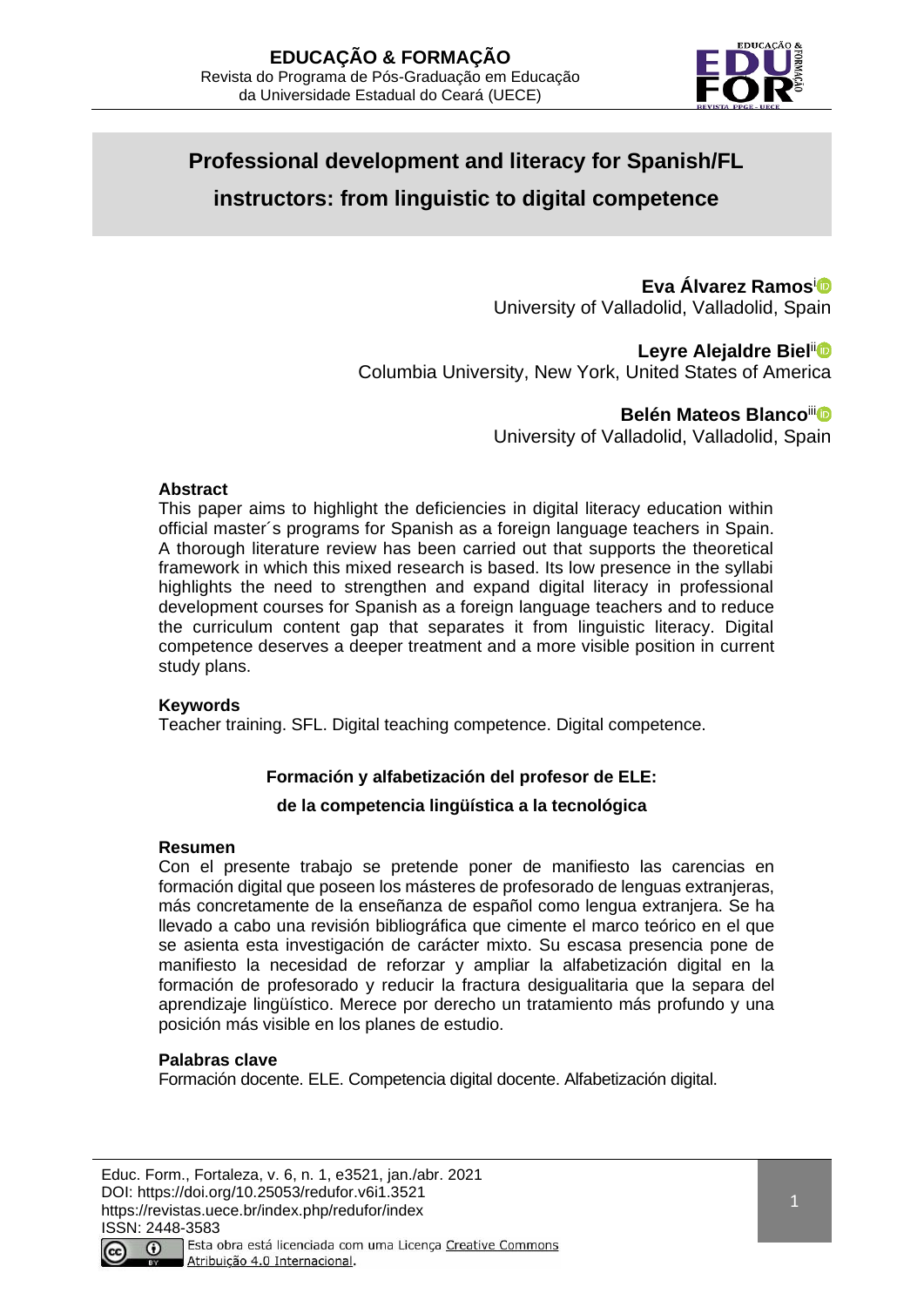

# **Formação e alfabetização de professores da ELE:**

### **da competência linguagem à competência tecnológica**

#### **Resumo**

Este artigo tem como objetivo destacar as deficiências no treinamento digital que os professores de mestrado de línguas estrangeiras têm, mais especificamente no ensino de espanhol como língua estrangeira. Foi realizada uma revisão bibliográfica que sustenta o referencial teórico no qual esta pesquisa mista se baseia. Sua baixa presença destaca a necessidade de fortalecer e expandir a alfabetização digital na formação de professores e reduzir a diferença de desigualdade que a separa da aprendizagem de línguas. Merece, por direito, um tratamento mais profundo e uma posição mais visível nos planos de estudo.

#### **Palavras-chave**

Formação de professores. ELE. Competência em ensino digital. Alfabetização digital.

## **1 Introduction**

The everyday presence of digital tools has revolutionized the educational paradigm in recent decades. Students and teachers are faced with a digital reality that brings great advantages, but also reveals educational shortcomings in both the digital competence of teachers and that of learners. Concepts such as "digital natives", "digital literacy" and "teaching digital competence" are at the center of this work that tries to find the reasons behind the training gap between the linguistic competence of Spanish as a foreign language (SFL) teachers and their digital literacy.

The search for answers begins by describing the theoretical framework that underpins this work, for which a literature review is presented to facilitate the understanding of the concepts mentioned above related to the teaching skills of contemporary SFL teachers. Next, an analysis of the position of digital competence in the curricula of 30 postgraduate courses for SFL teachers in Spain is presented to determine whether the current demand for teachers with a high level of digital literacy is aligned with the academic content of the courses examined. Finally, this work presents a series of recommendations to ensure the continuous development of digital teaching competence for SFL teachers.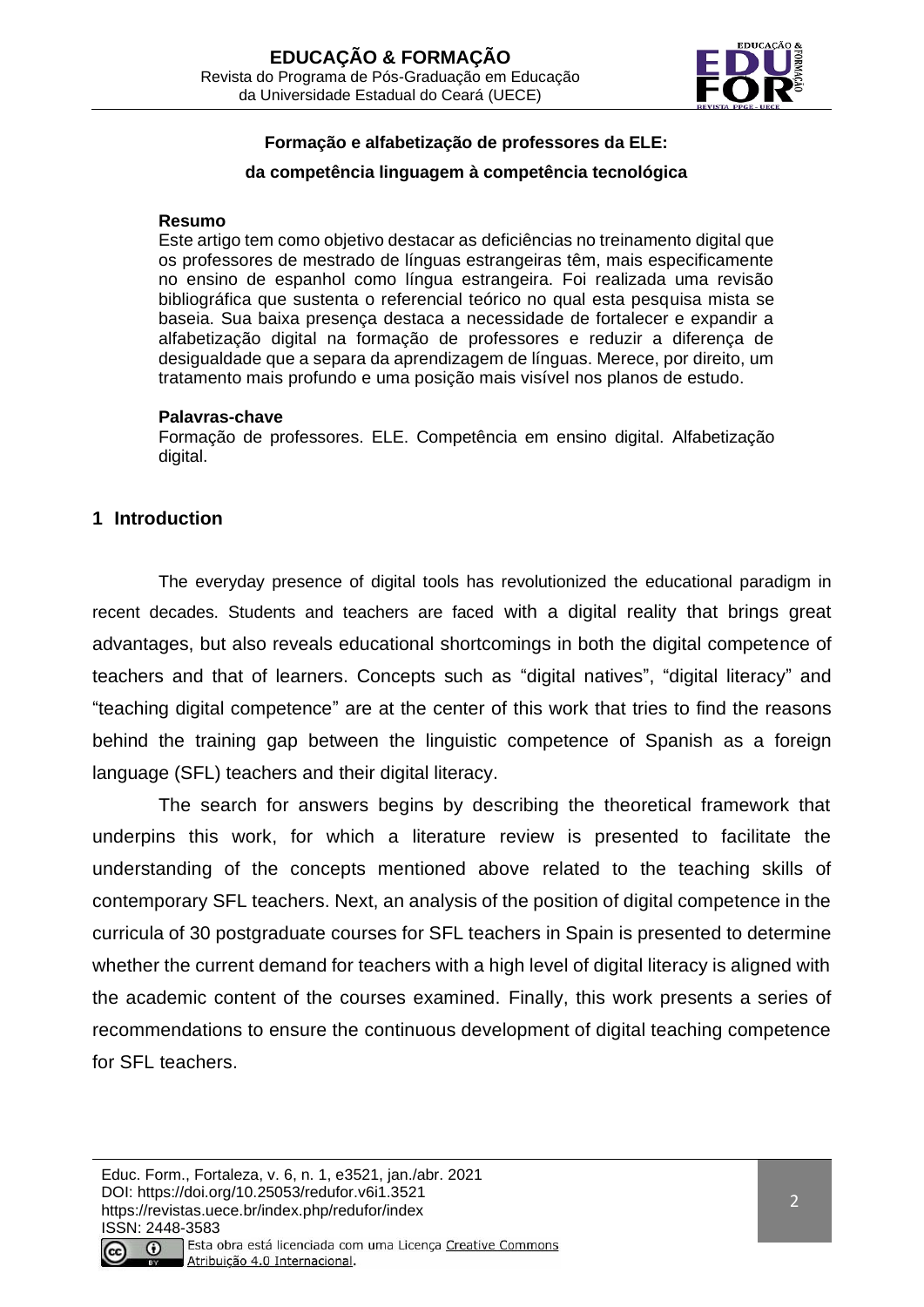

# **2 Theoretical framework**

Teaching practice in the field of SFL has been transformed with the incorporation of digital tools. The incursion of information and communication technologies (ICT, TIC in Spanish), an acronym that is mostly used in the didactic context and "*[...] que privilegia un enfoque instrumental*" (MÉNDEZ SANTOS; PANO ALAMÁN, 2019, p. 5), appears recurrently in teacher training documents aimed at describing the digital teaching competence of second language and foreign teachers. With the aim of adding the social and relational component, Gabelas, Marta-Lazo and Aranda (2012, 2016) updated this acronym adding the "R", the new acronym can be translated as the Technologies of Information, Relation and Communication (TRIC in Spanish) (GABELAS; MARTA-LAZO; ARANDA, 2012; MARTA-LAZO; GABELAS, 2016). This proposal includes social and cultural interaction in the framework of digital tools (GARCÍA; FERNÁNDEZ, 2017) and "*[...] la interacción, (co)creación, reflexión y, en definitiva, humanismo digital que debe impregnar el proceso educomunicativo en Red*" (MARTA-LAZO, 2018, s.p.).

The emergence of different acronyms, which coexist and attempt to describe the presence of digital tools and their impact on the teaching and learning process, demonstrates the complexity that underlies the inclusion of digital resources and skills in curricular projects and the need for solid foundation training of SFL teachers in terms of their use and implementation in the classroom. ICT and TRIC now coexist with other acronyms that seek to complement this approach and include other variables specific to the teaching field. This is how the learning and knowledge technologies (LKTs) emerged, which focus on the impact of digital tools in education or the term coined by Dolors Reig (2012), which brings together digital tools and the field of social sciences, creating the technologies for empowerment and participation (TEP), aiming to implement technological resources to promote critical awareness, collaboration, autonomy and the ability of an individual to change himself/herself or his/her circumstances (ROMÁN-MENDOZA, 2018). This amalgam of acronyms represents the constant growth of the digital reality in which we find ourselves and how specific demands and terminological evolution influence the description of digital tools according to the objectives to be

Atribuição 4.0 Internacional.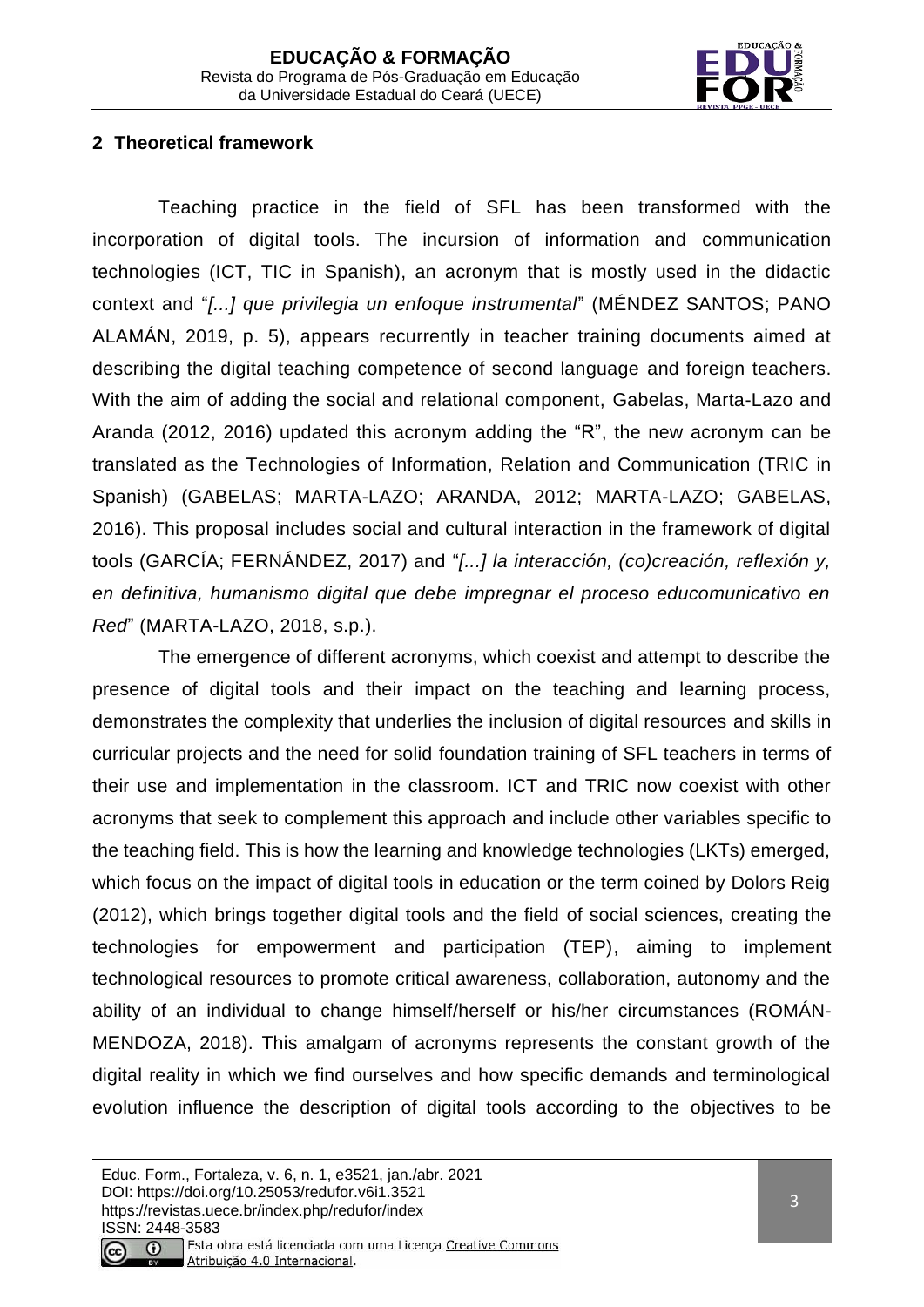

achieved: promoting digital socialization, empowerment, or creating a dynamic, realistic and life-lasting learning experience.

The literature review reveals an extensive use of the acronym ICT to refer to digital tools, so in the following lines it will be used to refer, in a general way, to the use of digital resources in higher education and its relation with the teaching digital competence.

The effective incorporation of digital tools into the teaching process is, currently, one of the most challenging tasks, as it depends on many factors, such as the infrastructure of the educational institution, teachers and learners´ digital, academic leadership and organization policies that support, or not, the digitalization and transformation of teaching.

In recent decades, policies promoting the digital transformation of education have emerged and have led to the creation of a series of research projects and reference documents, which are continually being reviewed and adapted, seeking to describe the digital competences of teachers and learners in order to promote meaningful, active and lasting learning with digital tools. There are many official documents from different countries that have been published regarding digital competence in the education context, to better understand the current panorama, we present the most relevant academic studies and official documents that help to define teaching digital competence in the university context.

The European Commission and the Member States published the Key *Competences for Lifelong Learning document in 2007. A European reference framework* (EUROPEAN COMMISSION, 2007) based on Recommendation 2006/962/EC of the European Parliament and of the Council of 18 December 2006 on key competences for lifelong learning for citizens. The document identifies eight key competences (EUROPEAN COMMISSION, 2007, p. 3): 1. communication in the mother tongue; 2. communication in foreign languages; 3. mathematical competence and basic competences in science and technology; 4. digital competence; 5. learning to learn; 6. social and civic competences; 7. sense of initiative and entrepreneurship; and 8. cultural awareness and expression. This is framework presents one of the first conceptualizations of the term digital competence in a European document: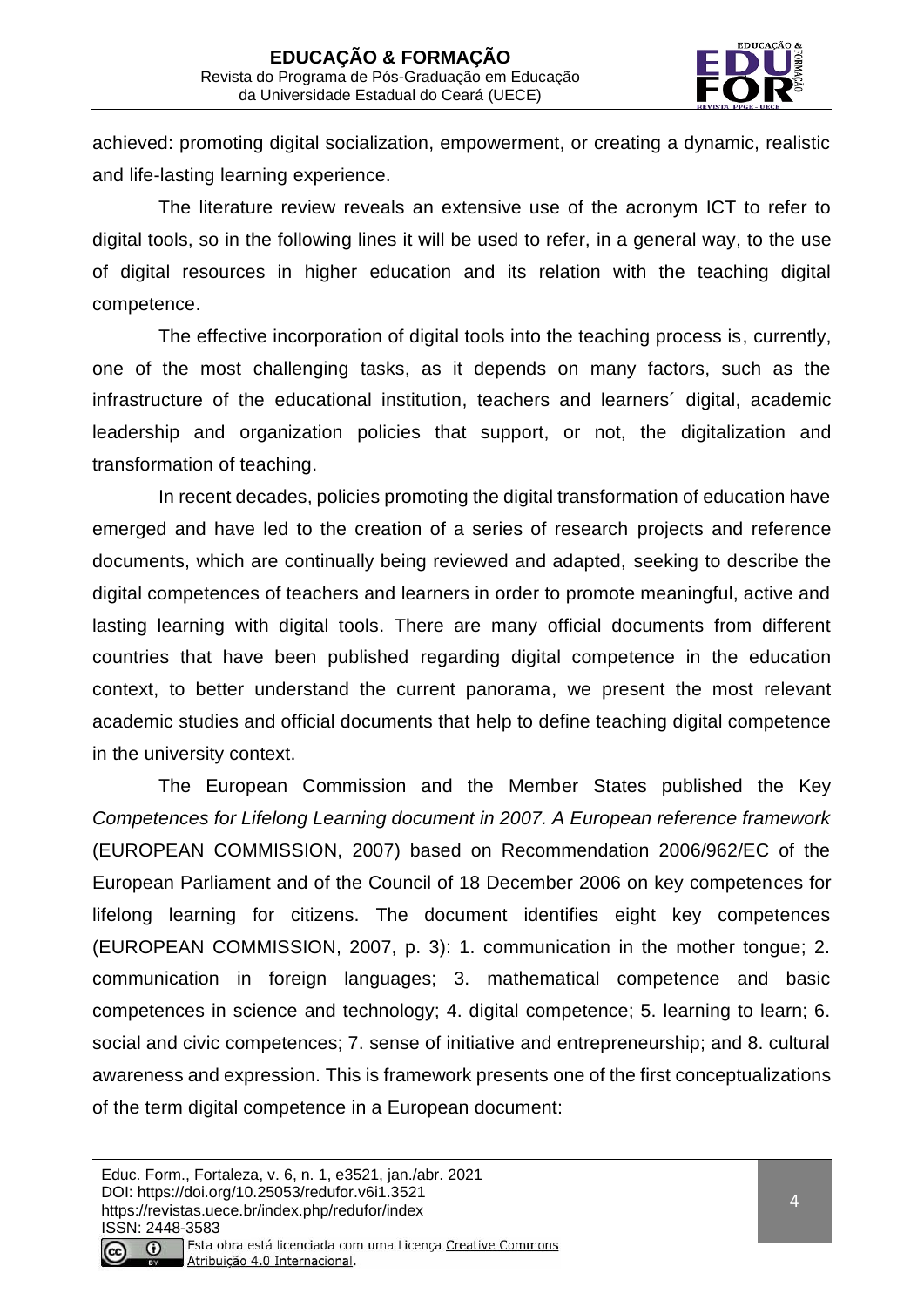

*La competencia digital entraña el uso seguro y crítico de las tecnologías de la sociedad de la información (TSI) para el trabajo, el ocio y la comunicación. Se sustenta en las competencias básicas en materia de TIC: el uso de ordenadores para obtener, evaluar, almacenar, producir, presentar e intercambiar información, y comunicarse y participar en redes de colaboración a través de Internet.* (COMISIÓN EUROPEA, 2007, p. 7).

Although this text does not focus on digital teaching competence, the essential knowledge, skills and attitudes are aligned with the process of teaching and can easily be extrapolated to that area. Teachers must be aware of the nature, function and opportunities offered by digital tools. To do so, they must be able to use different computer applications, understand the risks and opportunities of the internet, assess the reliability of the content they access, know how to communicate in the digital environment, and use these tools to encourage creativity, critical thinking and active learning (EUROPEAN COMMISSION, 2007).

A year later, the *UNESCO ICT Competency Framework for Teachers* (2008) was published, detailing the standards of ICT competence for teachers and providing guidance for all educators, recommendations for designing teacher education programs and selecting courses that help prepare teachers to play a key role in the digital education and training of students. This document was updated in 2011 and 2018 (although it was published in 2019). In 2013 the *DigComp*: *A Framework for Developing and Understanding Digital Competence in Europe* (FERRARI, 2013) is published, with the aim of specifying and identifying the key components of digital competence in terms of the knowledge, skills and attitudes needed to be digitally competent citizens. This text proposes a series of digital competence descriptors that can be validated across Europe according to levels A (initial), B (intermediate) and C (advance). The report details various aspects of digital competence by identifying and listing 21 competences, organized into five areas: Information, Communication, Content Creation, Security and Problem Solving. This competence framework becomes the foundation for the first *Common Framework for Digital Competence of Teachers* (INTEF, 2013), which was updated in 2017 and it is a reference document in Europe for assessing digital teaching competence. The following table shows the 5 competence areas and the 21 competences that facilitate the assessment of teaching digital competence.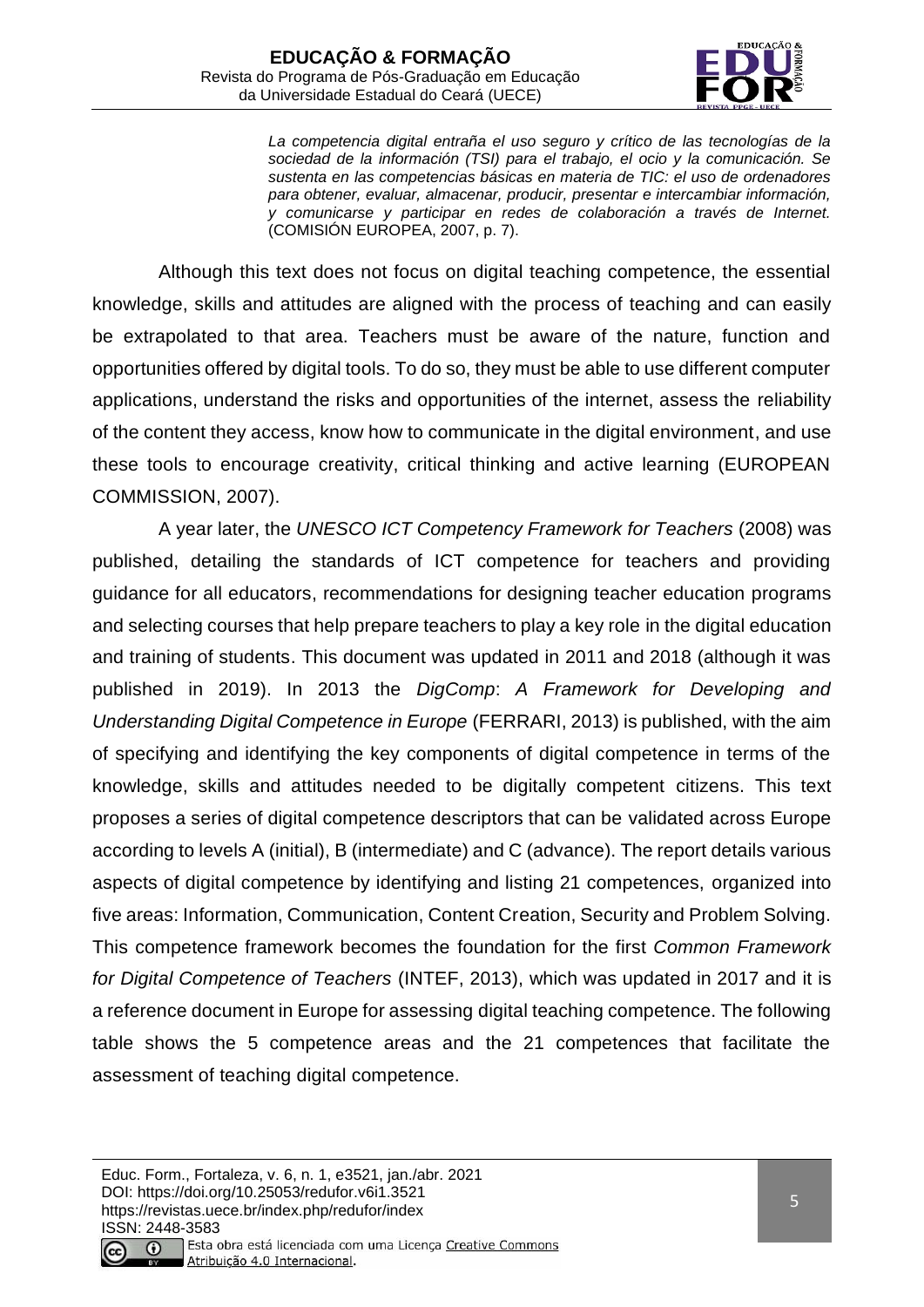

|  |  | Table 1 - Areas and competences of the Common Framework of Digital Competence of Teachers |  |  |  |  |  |  |
|--|--|-------------------------------------------------------------------------------------------|--|--|--|--|--|--|
|--|--|-------------------------------------------------------------------------------------------|--|--|--|--|--|--|

|                                                 | Competition 1.1. Browsing, searching and filtering information, data and<br>digital content |  |  |  |
|-------------------------------------------------|---------------------------------------------------------------------------------------------|--|--|--|
| Area 1. Information and<br>information literacy | Competition 1.2. Evaluation of information, data and digital content                        |  |  |  |
|                                                 | Competition 1.3. Storage and retrieval of information, data and digital                     |  |  |  |
|                                                 | content                                                                                     |  |  |  |
|                                                 | Competition 2.1. Interaction through digital technologies                                   |  |  |  |
|                                                 | Competencia 2.2. Compartir información y contenidos digitales                               |  |  |  |
| Area 2. Communication                           | Competition 2.2. Sharing information and digital content                                    |  |  |  |
| and collaboration                               | Competition 2.4. Collaboration through digital channels                                     |  |  |  |
|                                                 | Competition 2.5. Netiquette                                                                 |  |  |  |
|                                                 | Competence 2.6. Digital identity management                                                 |  |  |  |
|                                                 | Competition 3.1. Development of digital content                                             |  |  |  |
| Area 3. Creation of                             | Competition 3.2. Integration and reworking of digital content                               |  |  |  |
| digital content                                 | Competition 3.3. Copyright and licences                                                     |  |  |  |
|                                                 | Competition 3.4. Programming                                                                |  |  |  |
|                                                 | Competition 4.1. Device protection                                                          |  |  |  |
|                                                 | Competition 4.2. Protection of personal data and digital identity                           |  |  |  |
| Area 4. Security                                | Competition 4.3. Health protection                                                          |  |  |  |
|                                                 | Competition 4.4. Protection of the environment                                              |  |  |  |
|                                                 | Competition 5.1. Technical problem solving                                                  |  |  |  |
|                                                 | Competition 5.2. Identification of needs and technological responses                        |  |  |  |
| Area 5. Problem solving                         | Competition 5.3. Innovation and creative use of digital technology                          |  |  |  |
|                                                 | Competition 5.4. Identification of gaps in digital competence                               |  |  |  |
|                                                 | <b>Source:</b> Authors' elaboration based on INTEF (2017b).                                 |  |  |  |

**Source:** Authors´ elaboration based on INTEF (2017b).

This proposal arises with "[...] la intención de ofrecer una referencia descriptiva que pueda servir con fines de formación y en procesos de evaluación y acreditación" (INTEF, 2017, p. 6). Although this instrument was not designed for a specific educational stage, it is considered to be applicable to different educational levels, however, the research conducted by Prendes, Porlán and Sánchez (2018) maintains that it is necessary to develop an instrument which is appropriate for the level of teaching where it will be implemented. An extensive literature review about digital teaching competence and the correlation with the teaching level, from 2000 onwards, demonstrates the need to address digital competences of teachers specifically in the context of higher education, as pointed out in the research of Fernández (2001), Olcott and Schmidt (2002), Hanna (2002), Badia (2004), Mishra and Koehler (2006, 2008), Oliveira, Cervera and Martí (2009), Gallego, Gámiz and Gutiérrez (2010), Oliveira (2010), Pozos (2010), Prendes (2010), Gisbert and Esteve (2011), Gutiérrez (2011), Krumsvik (2011), Carrera and Coiduras (2012), Prendes and Gutiérrez (2013), Durán, Sánchez and Prendes (2016a, 2016b), Prendes, Porlán and Sánchez (2018), Durán, Prendes and Sánchez (2019) and Alejaldre Biel and Álvarez Ramos (2019). Very few of these works were fully conducted in the university context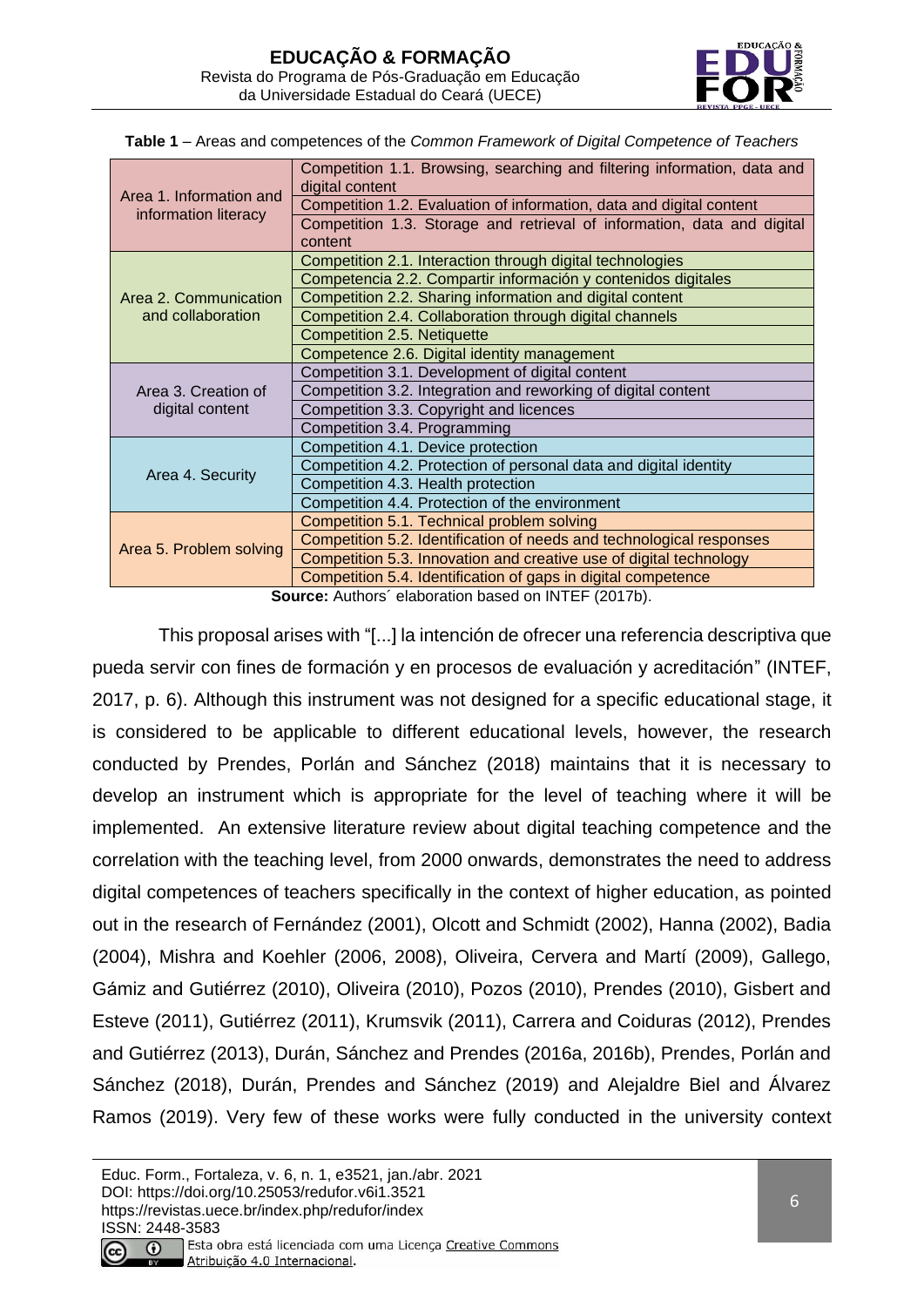

(PRENDES; PORLÁN; SÁNCHEZ, 2018; DURÁN; PRENDES; GUTIÉRREZ, 2019) and among them the proposal of Pozos (2010), the investigation of Carrera y Coiduras (2012), Mengual and Roig (2012) and Mengual, Roig and Blasco), the extensive research of Prendes (2010) and the research of Alejaldre and Álvarez (2019).

Another very interesting reflection raised by Durán, Prendes and Guttiérez (2019, p. 192) is that "*[...] la mayoría de los trabajos de investigación sobre competencia digital se centran en instrumentos de autopercepción del profesorado sobre sus niveles de competencia y trabajos sobre el uso de las TIC*" . This implies that most research projects present instruments for measuring the digital competence of teachers that are mainly based on teachers´ self-perception regarding their digital skills, w while the proposal by Durán, Prendes and Gutiérrez (2019) focuses on the creation of an assessment tool to certify the digital competence of university teachers and not on a self-perception tool.

In spite of the many publications on the skills that teachers should be able to perform with digital tools, there is still no agreed digital teaching competence definition, so we will present the most relevant in the following lines.

Tejada (2009, p. 12) highlights the transformation that ICT have brought about in the teacher´s role, and argues that "[...] se tendrá que abogar por el dominio de nuevas competencias profesionales que garanticen tanto el saber, como el saber hacer, el saber estar y el saber hacer en y con TIC". This implies that a 21st century teacher must know how to implement digital tools effectively in the teaching and learning process, and to achieve this goal successfully, teachers need to be trained in digital literacy. Bearing in mind what has just been mentioned, Krumsvik (2011, p. 44) defines digital competence as:

> [...] la competencia del profesor/formador de profesores en el uso de las TIC en un *contexto profesional con buen criterio pedagógico-didáctico y su conciencia de sus implicaciones para las estrategias de aprendizaje y la formación digital de los alumnos y estudiantes.*

Each definition brings something innovative, globalizing and integrating, as it is the case with the proposal of Career and Coidures (2012, p. 15) which considers that this skill includes:

> [...] conocimientos, capacidades, actitudes y estrategias que [...] el profesor o el *educador debe ser capaz de activar, adoptar y gestionar en situaciones reales para facilitar el aprendizaje alcanzando mayores niveles de logro y promover procesos de mejora e innovación permanente en los procesos formativos.*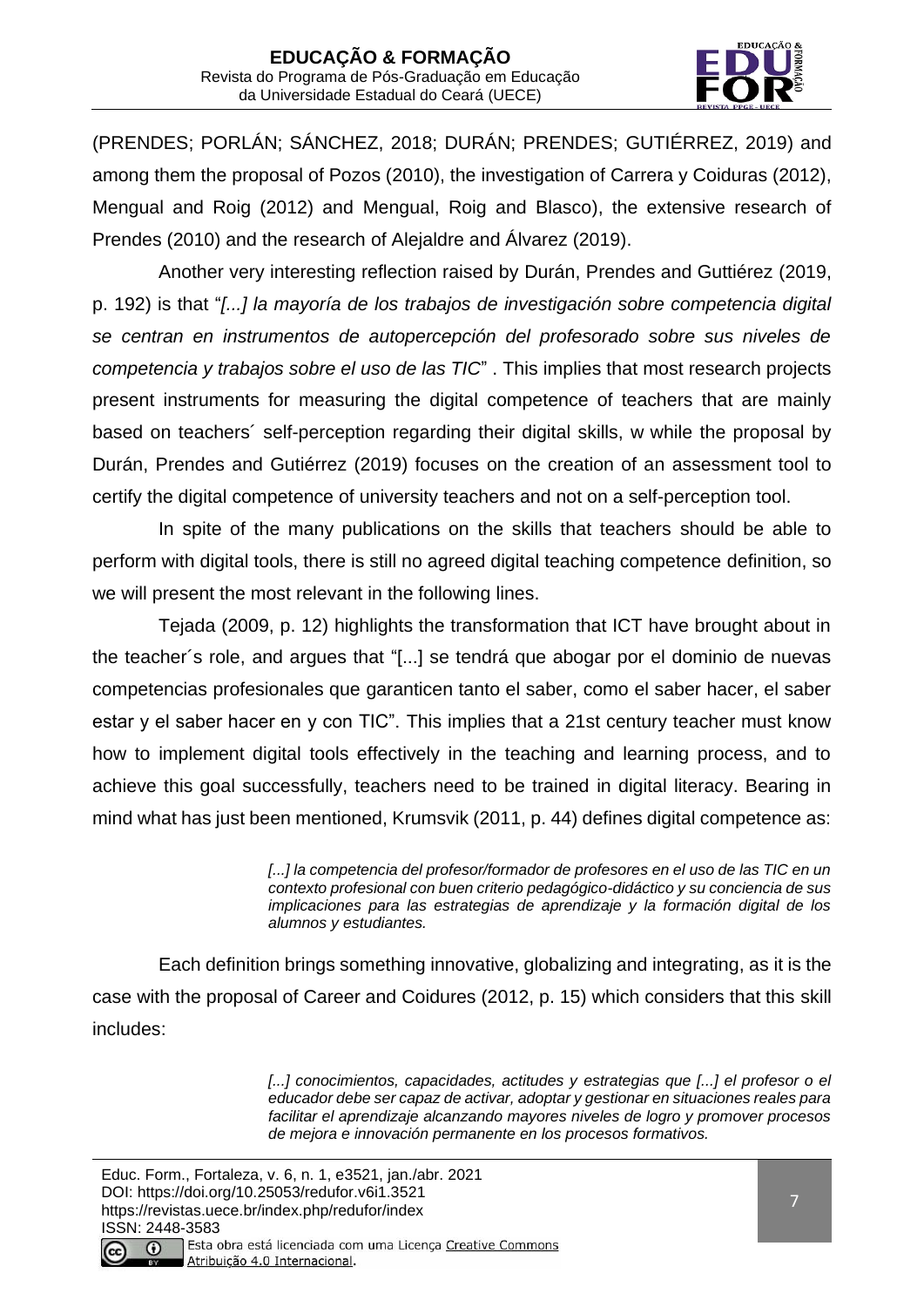

Finally, it is essential to point out that SFL teachers´ digital competence is not limited to knowing how to use a range of digital tools and how to deal with the virtual world, but also involves the development of knowledge and skills that allow the understanding, development and application of five competence areas presented in the *Common Framework for Digital Competence of Teachers* (INTEF, 2017b).

The interest of the educational community in defining digital teaching competence, together with the search for a tool to asses and certify this skill, shows the need to continue researching in order to offer valid instruments that assist deciding whether there is a gap between the SFL teachers' academic literacy and their digital literacy. In the following section, it is described quantitatively the distribution of curricular content in 30 Master's Degrees for SFL teachers, to be able to assess whether there is a balance between purely linguistic subjects and those related to the development of digital teaching competence.

# **3 Methodology**

This is a non-interactive, analytical research aimed at determining whether there is a training gap between the academic literacy of SFL teachers and their digital competence.

With the goal of establishing quantitively the distribution of the curricular content in 30 master's degrees for SFL teachers and to assess whether there is a balance between purely linguistic subjects and those related to the development of digital teaching competence, we implemented a variety of research tools, both quantitative and qualitative, to describe the current situation related to the position of digital training in the reviewed postgraduate degrees, and its subsequent analysis.

The literature review stands as the foundation of the theoretical framework that supports this research. Through the study of a wide variety of academic texts and official publications, key concepts are clarified to understand the meaning of digital teaching competence and the tools currently available to evaluate and certify it. Then, with the help of quantitative tools, we analyze the curricular content of 30 master's degree for SFL teachers in order to assess objectively the position of digital teaching skills in postgraduate training.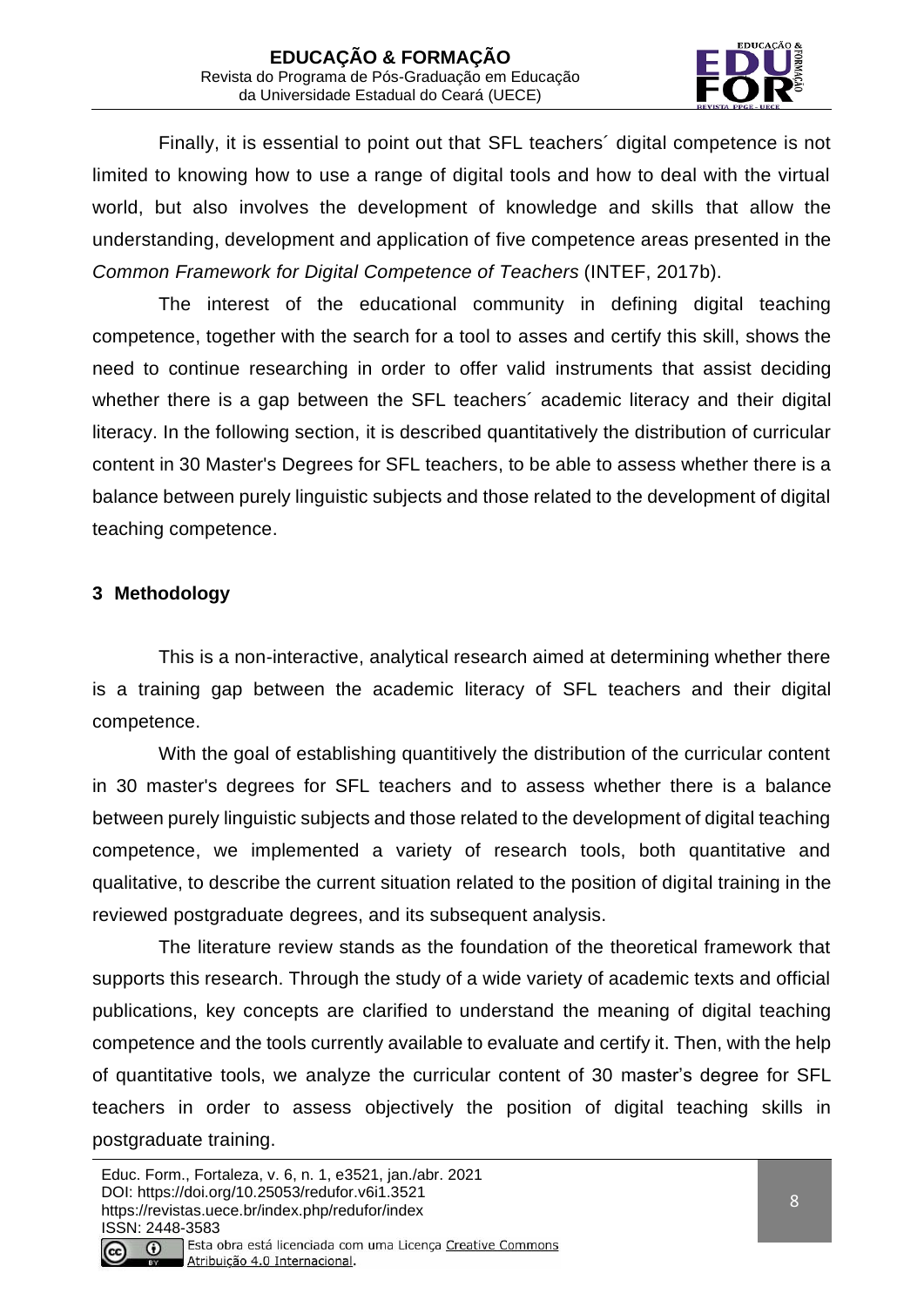

Regarding the technique of data collection and forced by the typology of the research, we opted for documentary analysis, choosing the data registration form as the instrument. To obtain these data, we focused on the educational postgraduate offer available in Spanish universities, taking only those corresponding to official master's degrees, without considering non-official degrees. Non-university educational organizations, such as academic institutes or affiliated centers have not formed part of the study either.

Once the educational characteristics of the courses integrated in the 30 masters have been described and analyzed, the results will be presented and, finally, a series of recommendations will be proposed to ensure a relevant position for technological and digital content subjects in master´s curricula for SFL teachers.

# **4 Results**

Firstly, a deep analysis of curricular content is conducted, paying attention to the configuration of the curricula of the sample analyzed. There are three key factors that affect training in digital competence: the burden of the European Credit Transfer and Accumulation System (ECTS), the type of subject and the content of the course.

Most of them, in accordance with the regulations set out in Royal Decree 1393/2007, of October  $29<sup>th</sup>$ , which establishes the organization of official university education (art. 15.2), require the completion of 60 ECTS credits. Each of them is distributed between elective and required subjects.

Digital teaching skills instruction is not offered in all reviewed curricula. It is quite revealing –as seen in Table 2– that 27 % do not consider digital literacy relevant. Even more so, if bearing in mind what was exposed in previous sections, where it was explained that digital teaching competence encompasses much more content than the use of the Internet or the implementation of digital tools. The areas and competences included in the *Common Framework for Digital Competence of Teachers* (INTEF, 2017b) confirm this statement. The lack, therefore, is quite significant and will be increased by the data presented below.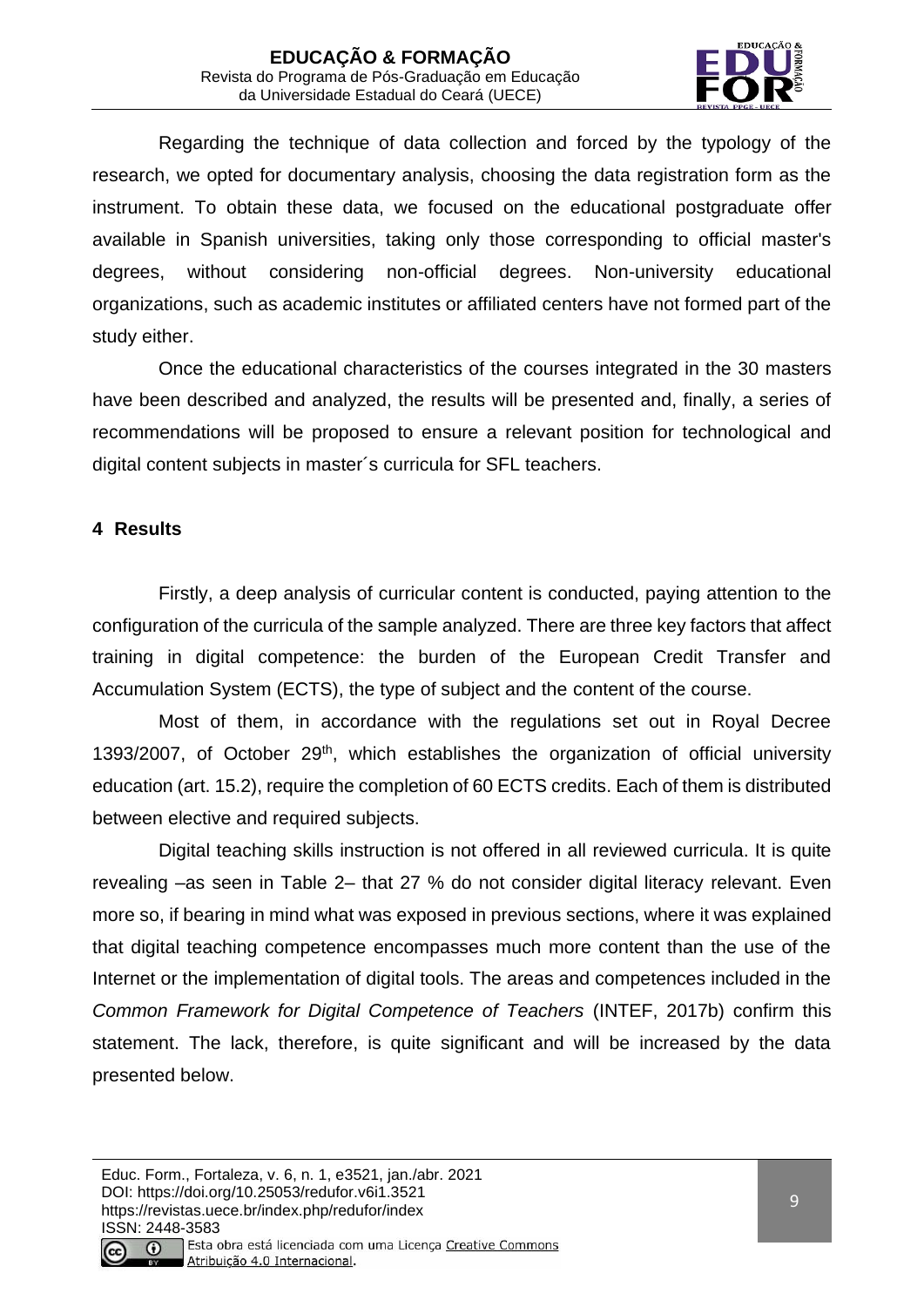

| Master's degree                                                                                          | University                               |
|----------------------------------------------------------------------------------------------------------|------------------------------------------|
| Master's Degree in Teaching Spanish as a Foreign<br>Language                                             | University of Cantabria                  |
| Master's Degree in Teaching Spanish as a Foreign<br>Language                                             | University of Burgos                     |
| Master's Degree in Spanish and its Culture:<br><b>Professional and Business Development</b>              | University of Las Palmas de Gran Canaria |
| Training of Teachers of Spanish as a Foreign<br>Language                                                 | San Carlos de Murcia Catholic University |
| Master's Degree in Teaching Spanish as a Foreign<br>Language (ELE)                                       | International University of La Rioja     |
| University Master's Degree in Spanish Language and<br>Literature: Research and Professional Applications | University of Jaén                       |
| Spanish as a Foreign Language: Teaching and<br>Research                                                  | University of Valladolid                 |
| Master's Degree in Spanish as a Foreign Language in<br><b>Professional Fields</b>                        | University of Barcelona                  |

#### **Table 2** – Masters without training in digital teaching skills

Source: Authors' elaboration (2020).

Considering the masters´ degrees that include digital training in their academic curriculum, those that do so as a required subject (just over a third) must be separated - Table 3 -, which leads to a higher perception of the need to achieve the skill, from those in which it is elective. Optionality only reinforces this gap within the training programs for digital teacher training for SFL educators.

| <b>Table 3</b> – Required courses offered            |                                                                                                            |             |  |  |  |
|------------------------------------------------------|------------------------------------------------------------------------------------------------------------|-------------|--|--|--|
| University                                           | Subject                                                                                                    | <b>ECTS</b> |  |  |  |
| University of Barcelona                              | ICT in the Teaching of Spanish as a Foreign<br>Language                                                    | 5           |  |  |  |
| <b>Carlos III University</b>                         | ICT in the Teaching of Spanish as a Foreign<br>Language                                                    | 5           |  |  |  |
| Francisco de Vitoria                                 | New Technologies in the ELE Class                                                                          | 4           |  |  |  |
| University of Navarra                                | New Technologies Applied to the Teaching of<br>Spanish                                                     | 6           |  |  |  |
| Pablo de Olavide University                          | Application of New Technologies to the Learning<br>of Spanish as a Second Language                         | 3           |  |  |  |
| Rovira I Virgili University                          | New Technologies Applied to the Teaching of<br>Spanish as a Foreign Language                               | 3           |  |  |  |
| <b>Madrid Distance Learning</b><br><b>University</b> | Information and Communication Technologies and<br>the Teaching of Spanish as a Foreign Language            | 6           |  |  |  |
| Menéndez Pelayo International<br><b>University</b>   | Information and Communication Technologies<br>Applied to the Teaching of Spanish                           |             |  |  |  |
| University of Alacant                                | New Information and Communication<br>Technologies in the Teaching of Second<br>Languages/Foreign Languages | 6           |  |  |  |
| Nebrija University                                   | Virtual Learning Environments and Digital<br><b>Resources</b>                                              | 3           |  |  |  |
| <b>International University of Valencia</b>          | E-Learning 2.0 and 3.0 in the ELE classroom                                                                | 3           |  |  |  |
| Source: Authors' elaboration (2020).                 |                                                                                                            |             |  |  |  |

**Table 3** – Required courses offered

Educ. Form., Fortaleza, v. 6, n. 1, e3521, jan./abr. 2021 DOI: https://doi.org/10.25053/redufor.v6i1.3521 https://revistas.uece.br/index.php/redufor/index ISSN: 2448-3583  $\odot$ Esta obra está licenciada com uma Licença Creative Commons

Atribuição 4.0 Internacional.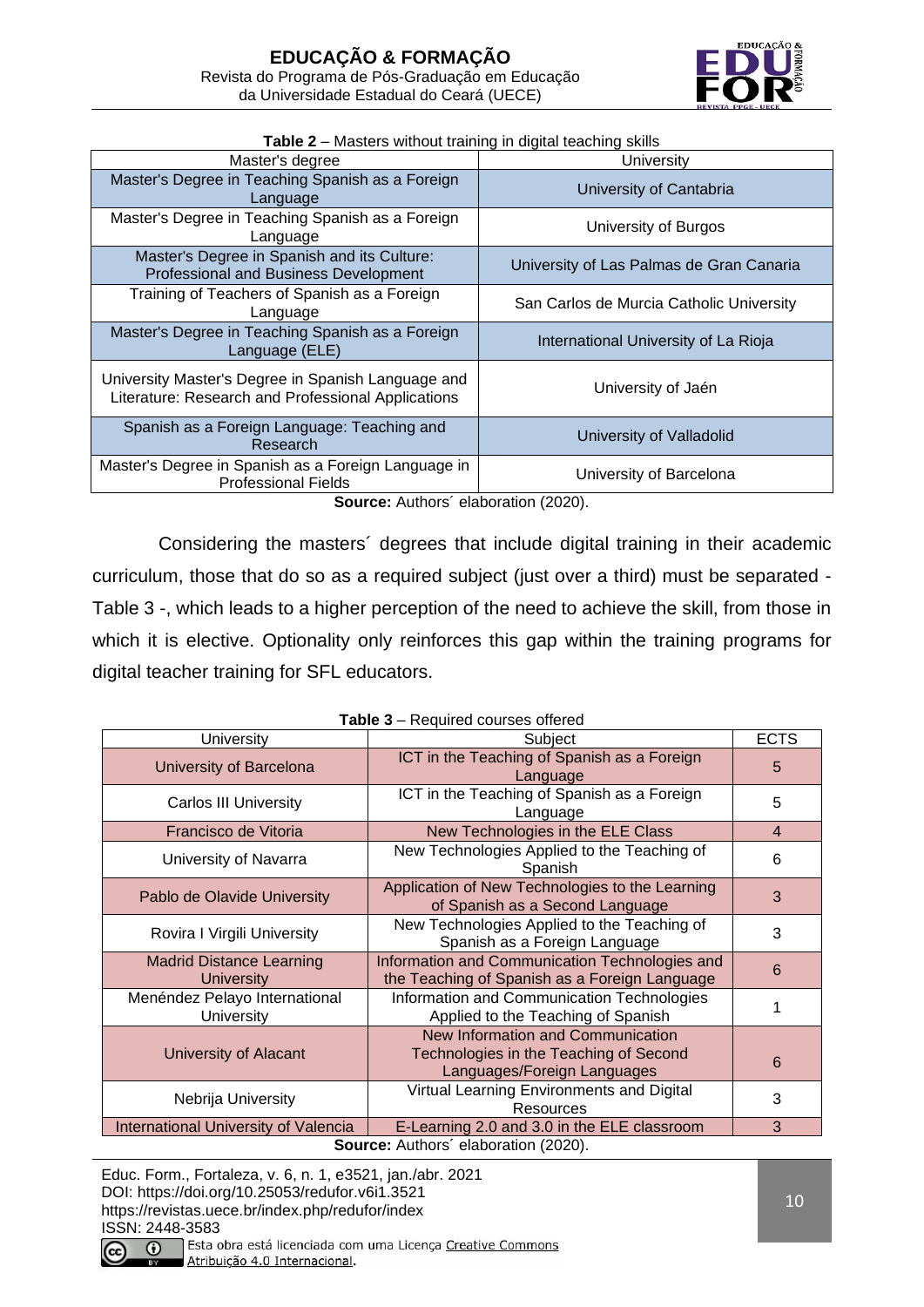

An equivalent number of masters´ degrees –Table 4– offer optional training, with a number of credits, between 3 and 6 (30 to 60 hours) similar to that of the required type - Table 4. In this case, the problem arises from the student's choice or rejection.

| <b>Table 4</b> – Elective courses offered    |                                                                               |   |  |  |  |
|----------------------------------------------|-------------------------------------------------------------------------------|---|--|--|--|
| University                                   | Subject                                                                       |   |  |  |  |
| University of Granada                        | Information and Communication Technologies:<br><b>Applications and Uses</b>   | 3 |  |  |  |
| University of León                           | New Technologies Applied to the Teaching of<br>Spanish as a Foreign Language  | 3 |  |  |  |
| <b>University of Seville</b>                 | ICT in the ELE Class. Audiovisual Media and<br><b>Virtual Classroom</b>       | 4 |  |  |  |
| University of Cordoba                        | Spanish for Specific Purposes and New<br>Technologies in ELE                  | 4 |  |  |  |
| National University of Distance<br>Education | Information Technologies in the Teaching of<br>Spanish L <sub>2</sub>         | 5 |  |  |  |
| University of Extremadura                    | New Technologies in the Teaching of Spanish as<br>a Foreign Language          | 6 |  |  |  |
| University of Oviedo                         | Information and Communication Technologies<br>Applied to the Teaching of E/LE | 3 |  |  |  |
| University of Salamanca                      | New Technologies in Second Language<br>Teaching                               | 3 |  |  |  |
| <b>Complutense University</b>                | ICT in the Teaching of Spanish as a Foreign<br>Language                       | 6 |  |  |  |
| Nebrija University                           | ICT Applied to the Teaching of Spanish as a<br>Foreign Language               |   |  |  |  |

**Source:** Authors´ elaboration (2020).

A special mention should be made regarding the master's degree taught at the University of Alcalá, which until the 2018/2019 academic year offered the elective 5-credit ECTS course, Digital Resources for the Teaching of Spanish Language and Literature, but for the past two academic years it was removed from the curriculum. And the bipartite configuration conferred on it by the University of Cordoba, where in one course digital instruction is sharing curricular content with another subject (Spanish for specific purposes) that has little or no relation to digital literacy. These two facts show how little attention and how little value is given to the acquisition of digital skills in the field of SFL teacher training.

The average number of total subjects to be completed to achieve an official master's degree in Spain is between 12 and 20, with only 1 subject offered for digital literacy development, which means an average of only 7 % (a maximum of 8.5 % and a minimum of 5 %). The balance between linguistic and digital learning is clearly destabilized towards the former, and those who are configured with a higher number of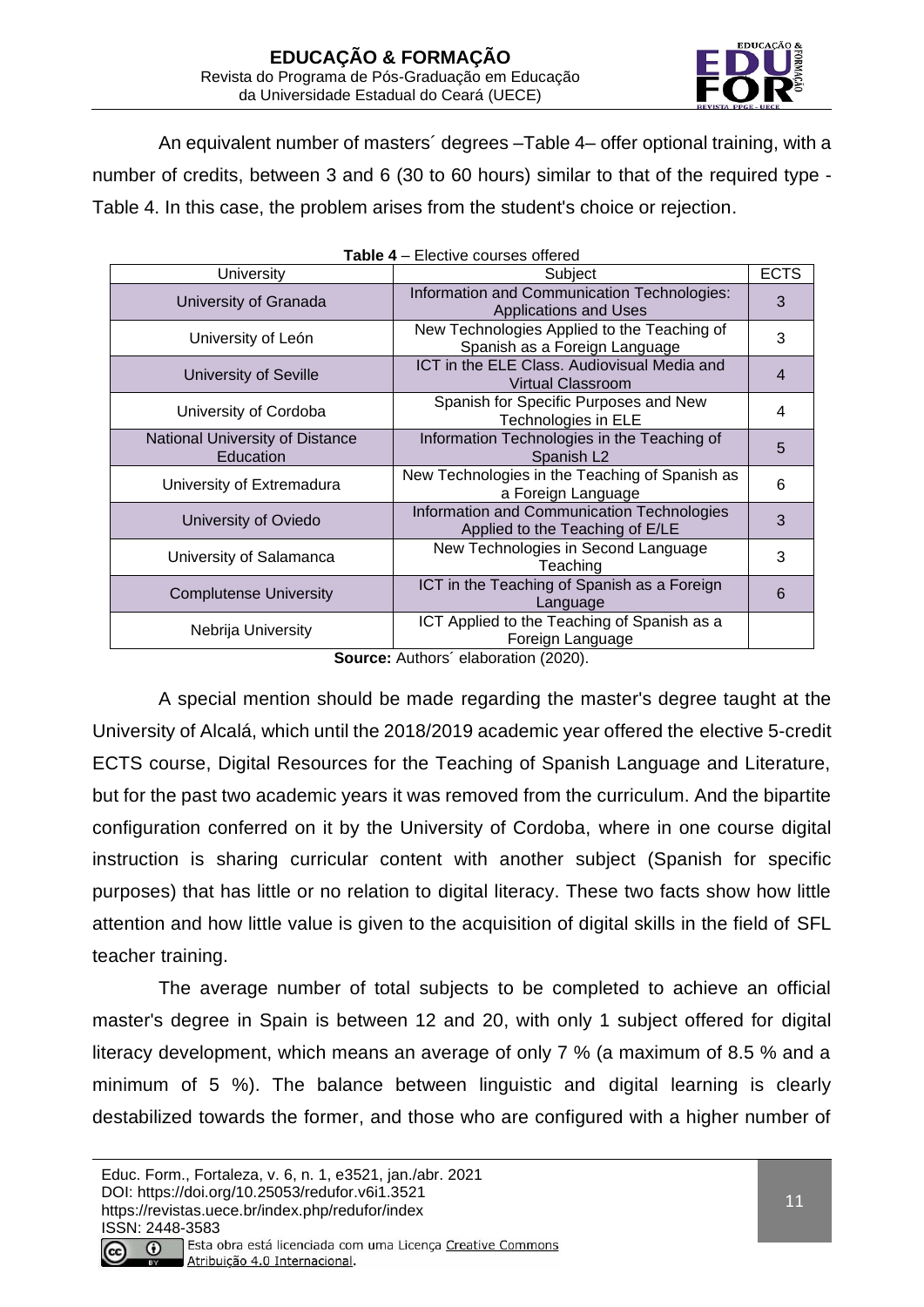

credits do not see an increase in the teaching of digital competence. We remain in a constant state that openly harms teacher digital literacy. Its presence is merely testimonial.

By measuring their representation in ECTS credits we will have a more accurate approach to their recognition in the curricula. The presence of technological courses is not presented in a balanced way in the masters´ degrees reviewed. The offer ranged from programs considering that one credit, 10 hours, is enough for its acquisition, to those recognizing a higher value and granting it 6 credits, that is, a total of 60 hours. This data shows that we are faced with a very striking oscillation of between 10 % and 1.6 % presence in the academic curriculum. This reveals the disparity in the programs and the lack of a unifying criterion regarding the value and need for this type of training.

A bit paradoxical and fallacious is the information shown in both general and specific competences in the curricula. These include, for example, the ability to use computer tools and their applications in the field of research, teaching and learning, and communication (Universidad Complutense); to know and adequately apply the multiple resources offered by ICT in the field of teaching Spanish as a second language/foreign language (Universidad de León); to reflect on and assess the role of ICT in the learning (joint or autonomous) of an L2, as well as its future projection (University of Seville); to acquire the ability to use ICT in the teaching of Spanish as a foreign language (Distance Learning University of Madrid) or to manage new technologies, computer resources and the Internet, with the goal of developing pedagogical resources for the teaching of Spanish and applied to Spanish language teaching methodology (University of Cantabria). The skills that are intended to be achieved do not seem feasible given the credits allocated for each course. The use of the concept of ICT also leads to the use of the term as a catch-all, where everything fits and where the shortcomings are hidden precisely because of the breadth of the concept: "*Las TIC se han convertido en un reclamo opulento […] debido principalmente a que no fueron concebidas, en sus orígenes, como herramientas educativas*" (ÁLVAREZ, 2017, p. 36). This is mainly the origin of the last problem observed: what content should be taught.

In most of the subjects offered, the main tool used in the classroom is the internet, its resources and services and the implications for teaching and research (focusing mainly on the search for materials and documents). The vision is extremely reductionist,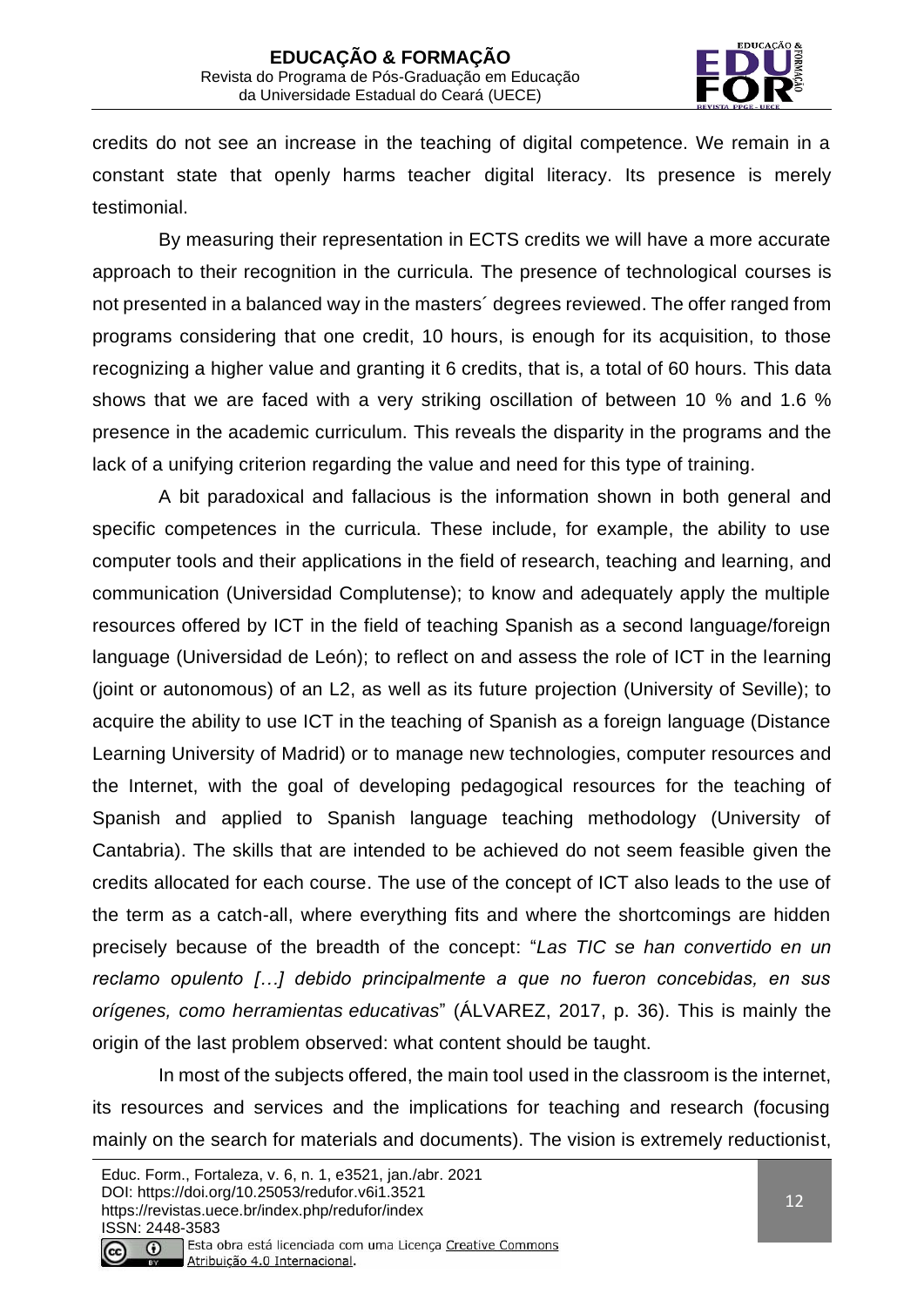

if we assume the five areas and competences indicated in the *Common Framework for Digital Competence of Teachers* (INTEF, 2013, 2017b). There is a collective desire to cover area 1, that relating to information and information literacy, but little or no work is done on the remaining 4 areas: communication and collaboration, creation of digital content, security and problem solving. Effective digital competence necessarily involves breaking down these limits and opening up the teaching doors to a whole range of much more necessary micro skills. All this entails an advanced professional digital training that would later benefit the students, improving their skills and solving many of their deficiencies.

# **5 Final considerations**

The linguistic contents take on an almost tyrannical role, if we compare them with the digital notions that are included in the curricula plans reviewed. Relegated in substance and form, it seems that the importance of digital teaching competence for effective SFL teaching and learning has not been understood.

The absence of curricular content focused on digital literacy in the masters´ programs reviewed in this research demonstrates the contradiction in which we live in today's society. On the one hand, advanced digital teaching skills are required, but, on the other, the lack of courses on the use, application and implementation of ICT in the teaching context implies that digital literacy must be achieved autonomously, and with the economic and time investment that each SFL teacher is willing or able to afford.

The literature review highlights the central position of digital competence in current research on teaching innovation, however, it is not aligned with the curricular content on digital literacy offered by masters´ degrees for SFL educators. The balance between linguistic and technological learning is clearly destabilized towards the former, as a result of which teachers who complete their postgraduate education have clear deficiencies in terms of digital literacy. This has a negative impact on the performance of their professional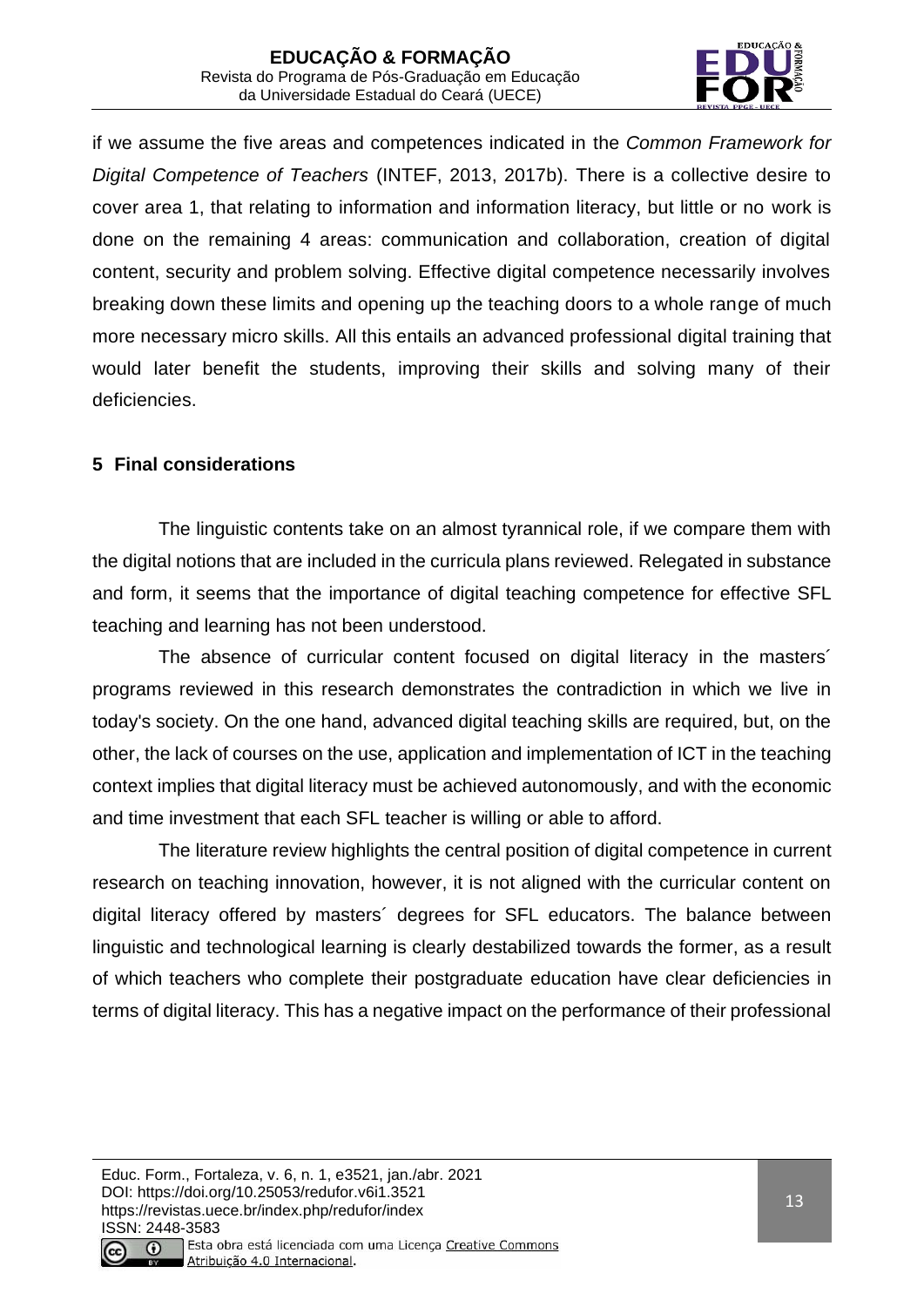

life both in the field of education and research leading them to reinforce, *ad nauseam*, continuous professional teacher training<sup>1</sup> .

The results of this work indicate, firstly, the need to redesign the masters ´curricular content for SFL teachers in order to balance academic and digital literacy. To this end, new courses can be created ensuring, on one hand, the construction of a solid digital literacy foundation and a more transversal approach by combining digital and academic competence. There are many publications that reflect this de facto combinatorial practice - see, for example, Mateos and Alejaldre (2020). Secondly, we believe that, despite the large amount of research into the importance of digital teacher training, it is necessary to design a tool for certifying teachers´ digital competence. This tool could be materialized in a set of courses which would include the most relevant aspects of the *Common Framework for Digital Competence of Teachers* (2013, 2017b) and which, if overcome, would lead to the certification of this competence. It would also serve to broaden the perspective as regards what digital training entails and not to reduce it simply to the use of the Internet, implementing some digital tools and little else. In any case, and even though we are immersed in a highly digitalized world, there is still a long way to go in the field of teaching in general and more particularly in the digital literacy training of teachers of Spanish as a foreign language.

# **7 References**

ALEJALDRE BIEL, L.; ÁLVAREZ RAMOS, E. La competencia digital docente del profesor universitario 3.0. *Caracteres*: Estudios Culturales y Críticos de la Esfera Digital, Salamanca, v. 8, n. 2, p. 205-236, 2019. Available at: [https://dialnet.unirioja.es/servlet/articulo?codigo=7323501.](https://dialnet.unirioja.es/servlet/articulo?codigo=7323501) Access on: July 9, 2020.

ÁLVAREZ RAMOS, E. Las TAC al servicio de la formación inicial de maestros en el área de Didáctica de la Lengua y la Literatura: herramientas, usos y problemática. *Resed*, Cádiz, n. 5, p. 35-48, 2017. Available at: [https://revistas.uca.es/index.php/resed/article/view/s.1.3n5.](https://revistas.uca.es/index.php/ReSed/article/view/S.1.3N5) Access on: July 9, 2020.

BADIA, A. Las competencias docentes en el uso formativo de las TIC. *In*: BADIA, A. (org.). *Del docente presencial al docente virtual*. Barcelona: UOC, 2004.

Atribuição 4.0 Internacional.

<sup>1</sup> It is not our intention to avoid such training, on the contrary, we believe it to be vital, as is widely reported by authors such as Junges, Ketzer and Abreu de Oliveira (2018), Ramos Fonseca (2019) or Vieira and Nunes de Faria (2019), among others.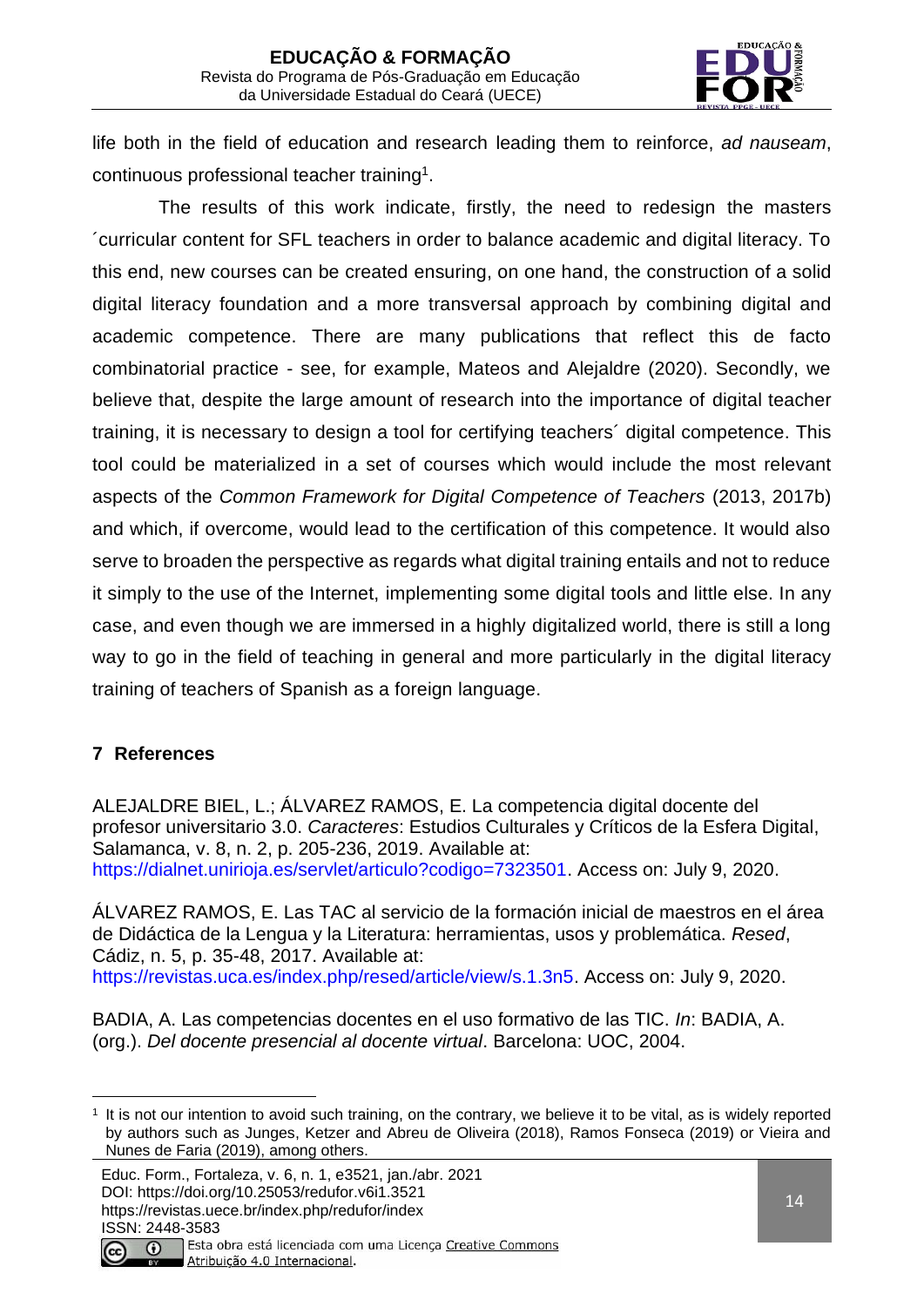

BOUDET, J. M. F. Evaluación de la competencia digital docente en la comunidad autónoma de Aragón. *Revista Electrónica de Investigación Educativa*, Baja California, v. 19, n. 4, p. 78-83, 2017.

CARRERA, F. X.; COIDURAS, J. L. Identificación de la competencia digital del profesor universitario: un estudio exploratorio en el ámbito de las ciencias sociales. *REDU*, Valencia, v. 10, n. 2, p. 273-298, 2012. Available at: [https://polipapers.upv.es/index.php/redu/article/view/6108.](https://polipapers.upv.es/index.php/redu/article/view/6108) Access on: July 9, 2020.

COMISIÓN EUROPEA. Competencias clave para el aprendizaje permanente. Recomendación 2006/962/CE del Parlamento Europeo y del Consejo, de 18 de diciembre de 2006, sobre las competencias clave para el aprendizaje permanente. *Diario Oficial*, L 394, 30 dic. 2006.

COMISIÓN EUROPEA. *Competencias clave para el aprendizaje permanente*: un marco de referencia europeo. Oficina de Publicaciones Oficiales de las Comunidades Europeas, 2007. Available at[:](https://www.mecd.gob.es/dctm/ministerio/educacion/mecu/movilidad-europa/competenciasclave.pdf?documentId=0901e72b80685fb1) [https://www.mecd.gob.es/dctm/ministerio/educacion/mecu/movilidad](https://www.mecd.gob.es/dctm/ministerio/educacion/mecu/movilidad-europa/competenciasclave.pdf?documentId=0901e72b80685fb1)[europa/competenciasclave.pdf?documentId=0901e72b80685fb1.](https://www.mecd.gob.es/dctm/ministerio/educacion/mecu/movilidad-europa/competenciasclave.pdf?documentId=0901e72b80685fb1) Access on: July 9, 2020.

DURÁN, M.; GUTIÉRREZ, I.; PRENDES, M. P. Análisis conceptual de modelos de competencia digital del profesorado universitario. *Relatec*, Extremadura, v. 5, n. 1, p. 97- 114, 2016a.

DURÁN, M.; GUTIÉRREZ, I.; PRENDES, M. P. Certificación de la Competencia TIC del Profesorado Universitario: diseño y validación de un instrumento. *Revista Mexicana de Investigación Educativa*, México, DF, v. 21, n. 6, p. 527-556, 2016b.

DURÁN, M.; PRENDES; M. P.; SÁNCHEZ, I. G. Certificación de la Competencia Digital Docente: propuesta para el profesorado universitario. *RIED*, Madrid, v. 22, n. 1, p. 187- 205, 2019. Available at: [http://dx.doi.org/10.5944/ried.22.1.22069.](http://dx.doi.org/10.5944/ried.22.1.22069) Access on: July 9, 2020.

ESPAÑA. Real Decreto 1393/2007, de 29 de octubre, por el que se establece la ordenación de las enseñanzas universitarias oficiales. Ministerio de Educación y Ciencia, *BOE*, n. 260, 30 oct. 2007. Available at[:](https://www.boe.es/buscar/pdf/2007/BOE-A-2007-18770-consolidado.pdf) [https://www.boe.es/buscar/pdf/2007/boe-a-2007-](https://www.boe.es/buscar/pdf/2007/BOE-A-2007-18770-consolidado.pdf) [18770-consolidado.pdf.](https://www.boe.es/buscar/pdf/2007/BOE-A-2007-18770-consolidado.pdf) Access on: July 9, 2020.

FERNÁNDEZ, M. C. *Los medios audiovisuales, informáticos y nuevas tecnologías en los centros educativos gallegos*: presencia y usos. 2001. Tesis – Facultad de Ciencias de la Educación, Santiago de Compostela, 2001.

FERRARI, A. *DigComp*: A Framework for Developing and Understanding Digital Competence in Europe. Luxembourg: Office of the European Union, 2013. Available at: [http://publications.jrc.ec.europa.eu/repository/bitstream/JRC83167/lb-na-26035-enn.pdf.](http://publications.jrc.ec.europa.eu/repository/bitstream/JRC83167/lb-na-26035-enn.pdf) Access on: July 9, 2020.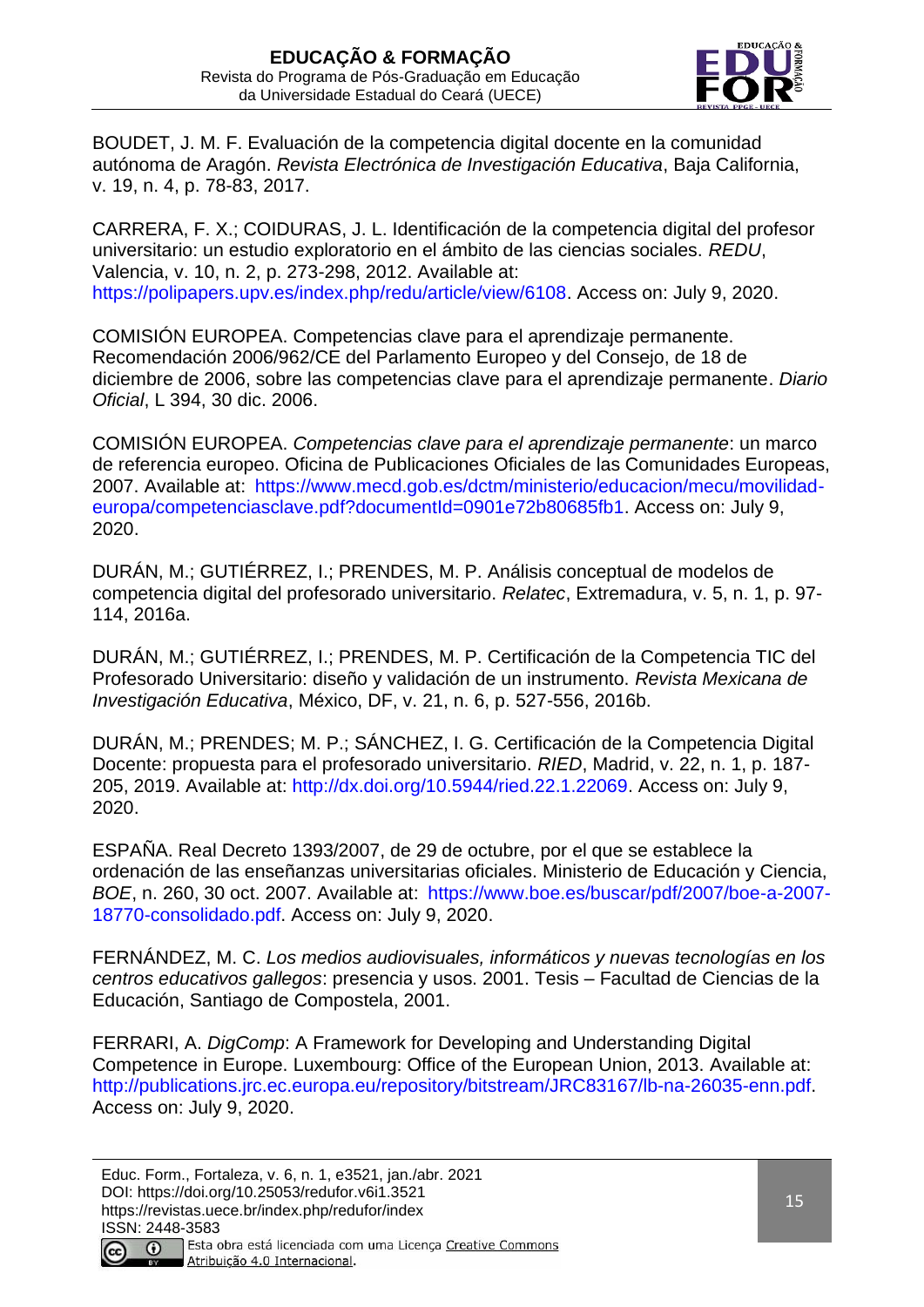

GABELAS BARROSO, J. A.; MARTA-LAZO, C.; ARANDA, D. ¿Por qué las TRIC y no las TIC?. *Revista de los Estudios de Ciencias de la Información y de la Comunicación*, Madrid, n. 9, s.p., 2012.

GALLEGO, M. J.; GÁMIZ, V.; GUTIÉRREZ, E. El futuro docente ante las competencias en el uso de las tecnologías de la información y comunicación para enseñar. *Revista de Tecnología Educativa*, Holguín, n. 34, p. 1-18, 2010. Available at: [https://doi.org/10.21556/edutec.2010.34.418.](https://doi.org/10.21556/edutec.2010.34.418) Access on: July 9, 2020.

GARCÍA NAVARRO, E.; FERNÁNDEZ MUNÍN, M. C. TIC, TAC, TEP, TRIC. *Guix*: Elements d'acció educativa, n. 440, p. 78-78, 2017.

GISBERT, M.; ESTEVE, F. Digital learners: La competencia digital de los estudiantes universitarios. *La Cuestión Universitaria*, Madrid, n. 7, p. 48-59, 2011.

GISBERT, M.; ESPUNY, C.; GONZÁLEZ, J. Incotic: una herramienta para la @utoevaluación diagnóstica de la competencia digital en la universidad. *Profesorado*: Revista de Currículum y Formación de Profesorado, Granada, v. 15, n. 1, p. 76-89, 2011.

GUDMUNDSDOTTIR, G. B.; HATLEVIC, O. E. Newly qualified teachers' professional digital competence: implications for teacher education. *European Journal of Teacher Education*, London, v. 41, n. 2, p. 214-231, 2018.

GUTIÉRREZ, I. *Competencias del profesorado universitario en relación al uso de tecnologías de la información y comunicación*: análisis de la situación en España y propuesta de un modelo de formación. 2011. Tesis – Universidad Rovira i Virgili, Tarragona, 2011.

GUTIÉRREZ, I.; SERRANO, J. L. Evaluation and development of digital competence in future primary school teachers at the University of Murcia. *Journal of New Approaches in Educational Research*, Alicante, v. 5, n. 1, p. 51-56, 2016. Available at: [https://doi.org/10.7821/naer.2016.1.152.](https://doi.org/10.7821/naer.2016.1.152) Access on: July 9, 2020.

HANNA, D. Nuevas perspectivas sobre el aprendizaje en la enseñanza universitaria. *In*: HANNA, D. (ed.). *La enseñanza universitaria en la era digital*. Barcelona: Octaedro, 2002. p. 59-83.

HATLEVIK, O. E. Examining the relationship between teachers' self- efficacy, their digital competence, strategies to evaluate information and use of ICT at school. *Scandinavian Journal of Educational Research*, London, v. 61, n. 5, p. 555-567, 2017.

INTEF. *Comparativa Marco Competencia Digital Docente (INTEF. Versión octubre, 2017) y Marco Europeo DigCompEdu (JRC-Sevilla, Versión diciembre, 2017)*. 2017a. Available at[:](https://intef.es/Noticias/comparativa-marco-competencia-digital-docente-intef-version-octubre-2017-y-marco-europeo-digcompedu-jrc-sevilla-version-diciembre-2017/) [https://intef.es/noticias/comparativa-marco-competencia-digital-docente-intef-version](https://intef.es/Noticias/comparativa-marco-competencia-digital-docente-intef-version-octubre-2017-y-marco-europeo-digcompedu-jrc-sevilla-version-diciembre-2017/)[octubre-2017-y-marco-europeo-digcompedu-jrc-sevilla-version-diciembre-2017/.](https://intef.es/Noticias/comparativa-marco-competencia-digital-docente-intef-version-octubre-2017-y-marco-europeo-digcompedu-jrc-sevilla-version-diciembre-2017/) Access on: July 9, 2020.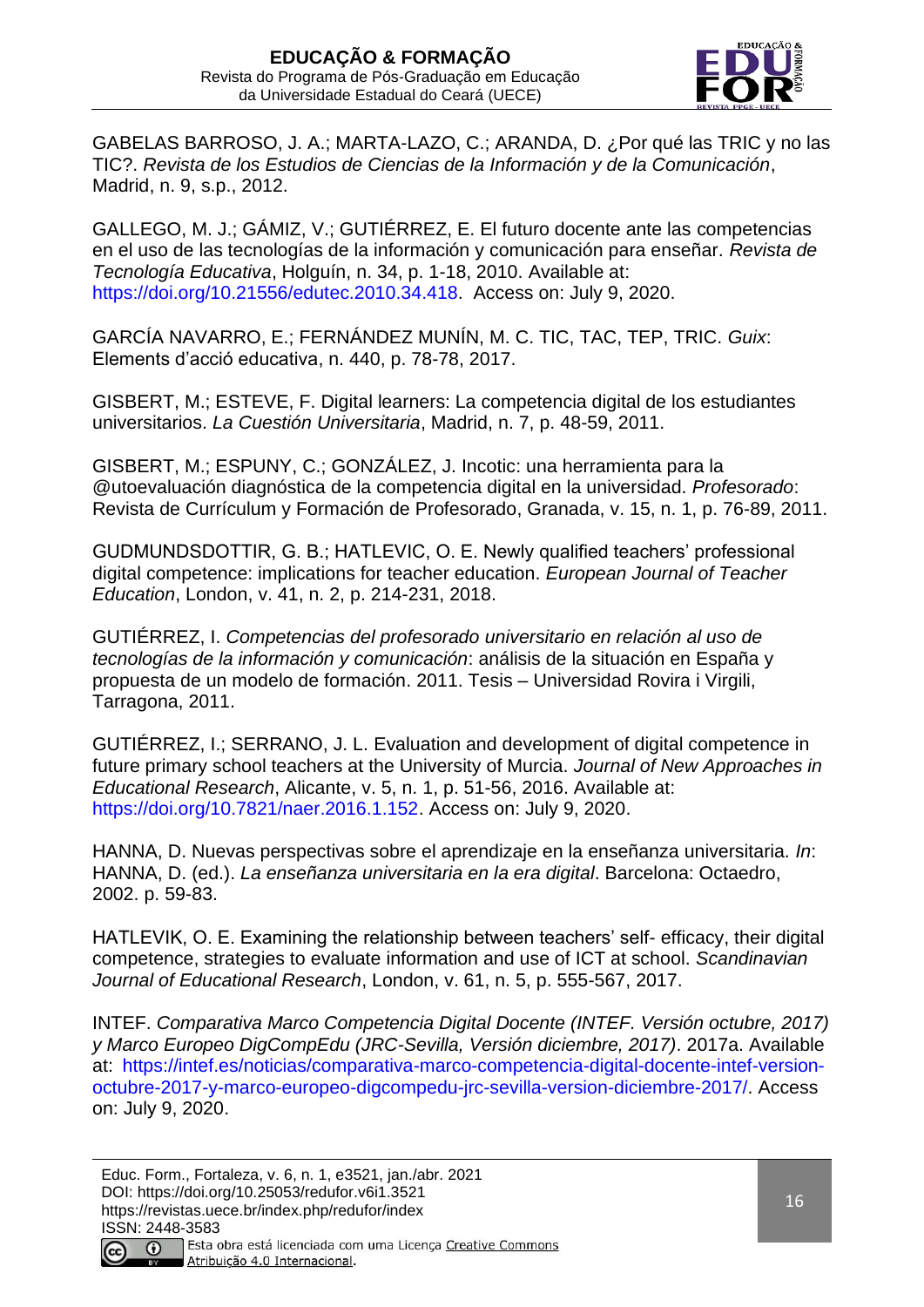

INTEF. *Marco Común de Competencia Digital Docente*. Ministerio de Educación, Cultura y Deporte, 2013. Available at[:](https://www.slideshare.net/educacionlab/marco-cdd-v4) [https://www.slideshare.net/educacionlab/marco-cdd-v4.](https://www.slideshare.net/educacionlab/marco-cdd-v4) Accedido el: 8 mayo 2020.

INTEF. *Marco Común de Competencia Digital Docente*. 2017b. Available at[:](http://educalab.es/documents/10180/12809/Marco+competencia+digital+docente+2017/afb07987-1ad6-4b2d-bdc8-58e9faeeccea) [http://educalab.es/documents/10180/12809/marco+competencia+digital+docente+2017/a](http://educalab.es/documents/10180/12809/Marco+competencia+digital+docente+2017/afb07987-1ad6-4b2d-bdc8-58e9faeeccea) [fb07987-1ad6-4b2d-bdc8-58e9faeeccea.](http://educalab.es/documents/10180/12809/Marco+competencia+digital+docente+2017/afb07987-1ad6-4b2d-bdc8-58e9faeeccea) Access on: July 9, 2020.

JUNGES, F. C.; KETZER, C. M.; ABREU DE OLIVEIRA, V. M. Formação continuada de professores: saberes ressignificados e práticas docentes transformadas. *Educação & Formação*, Fortaleza, v. 3, n. 9, p. 88-101, 2018. Available at: [https://revistas.uece.br/index.php/redufor/article/view/858.](https://revistas.uece.br/index.php/redufor/article/view/858) Access on: July 9, 2020.

KRUMSVIK, R. Digital competence in Norwegian teacher education and schools. *Högre Utbildning*, v. 1, n. 1, p. 39-51, 2011. Available at: [https://www.researchgate.net/publication/305360830\\_digital\\_competence\\_in\\_the\\_norweg](https://www.researchgate.net/publication/305360830_Digital_competence_in_the_Norwegian_teacher_education_and_school) [ian\\_teacher\\_education\\_and\\_school.](https://www.researchgate.net/publication/305360830_Digital_competence_in_the_Norwegian_teacher_education_and_school) Access on: July 9, 2020.

MARCELO, C.; YOT, C.; MAYOR, C. University Teaching with Digital Technologies. *Comunicar*, Huelva, v. 45, n. 23, p. 117-124, 2015. Available at: [https://www.revistacomunicar.com/index.php?contenido=detalles&numero=45&articulo=4](https://www.revistacomunicar.com/index.php?contenido=detalles&numero=45&articulo=45-2015-12) [5-2015-12.](https://www.revistacomunicar.com/index.php?contenido=detalles&numero=45&articulo=45-2015-12) Access on: July 9, 2020.

MARTA-LAZO, C. *Las TRIC (Tecnologías de la Relación, la Información y la Comunicación) al servicio de la educomunicación para la salud*. 2018. Available at: [http://www.laaab.es/2018/12/las-tric-tecnologias-de-la-relacion-la-informacion-y-la](http://www.laaab.es/2018/12/las-tric-tecnologias-de-la-relacion-la-informacion-y-la-comunicacion-al-servicio-de-la-educomunicacion-para-la-salud/)[comunicacion-al-servicio-de-la-educomunicacion-para-la-salud/.](http://www.laaab.es/2018/12/las-tric-tecnologias-de-la-relacion-la-informacion-y-la-comunicacion-al-servicio-de-la-educomunicacion-para-la-salud/) Access on: July 9, 2020.

MARTA-LAZO, C.; GABELAS BARROSO, J. A. *Comunicación digital*: un modelo basado en el Factor Relacional. Barcelona: UOC, 2016.

MATEOS BLANCO, B.; ALEJALDRE BIEL, L. Microrrelato hipermedial, aprendizaje cognitivo y desarrollo de las destrezas en el marco de ELE. *In*: CALVO REVILLA, A.; ÁLVAREZ RAMOS, E. (ed.). *Microrrelato hipermedial*: aproximaciones teóricas y didácticas. Berlín: Peter Lang, 2020. En prensa.

MÉNDEZ SANTOS, M. C.; PANO ALAMÁN, A. Una aproximación al perfil del profesorado de español como lengua extranjera en línea. *Revista Internacional de Lenguas Extranjeras*, Tarragona, n. 11, p. 1-31, 2019. Available at: [https://revistes.urv.cat/index.php/rile/article/view/2639.](https://revistes.urv.cat/index.php/rile/article/view/2639) Access on: July 9, 2020.

MENGUAL, S.; ROIG, R. La enseñanza y las competencias TIC en el contexto universitario. *In*: SANDOVAL, Y. *et al.* (coord.). *Las tecnologías de la información en los contextos educativos*: nuevos escenarios de aprendizaje. Santiago de Cali: Universidad Santiago de Cali, 2012. p. 17-32.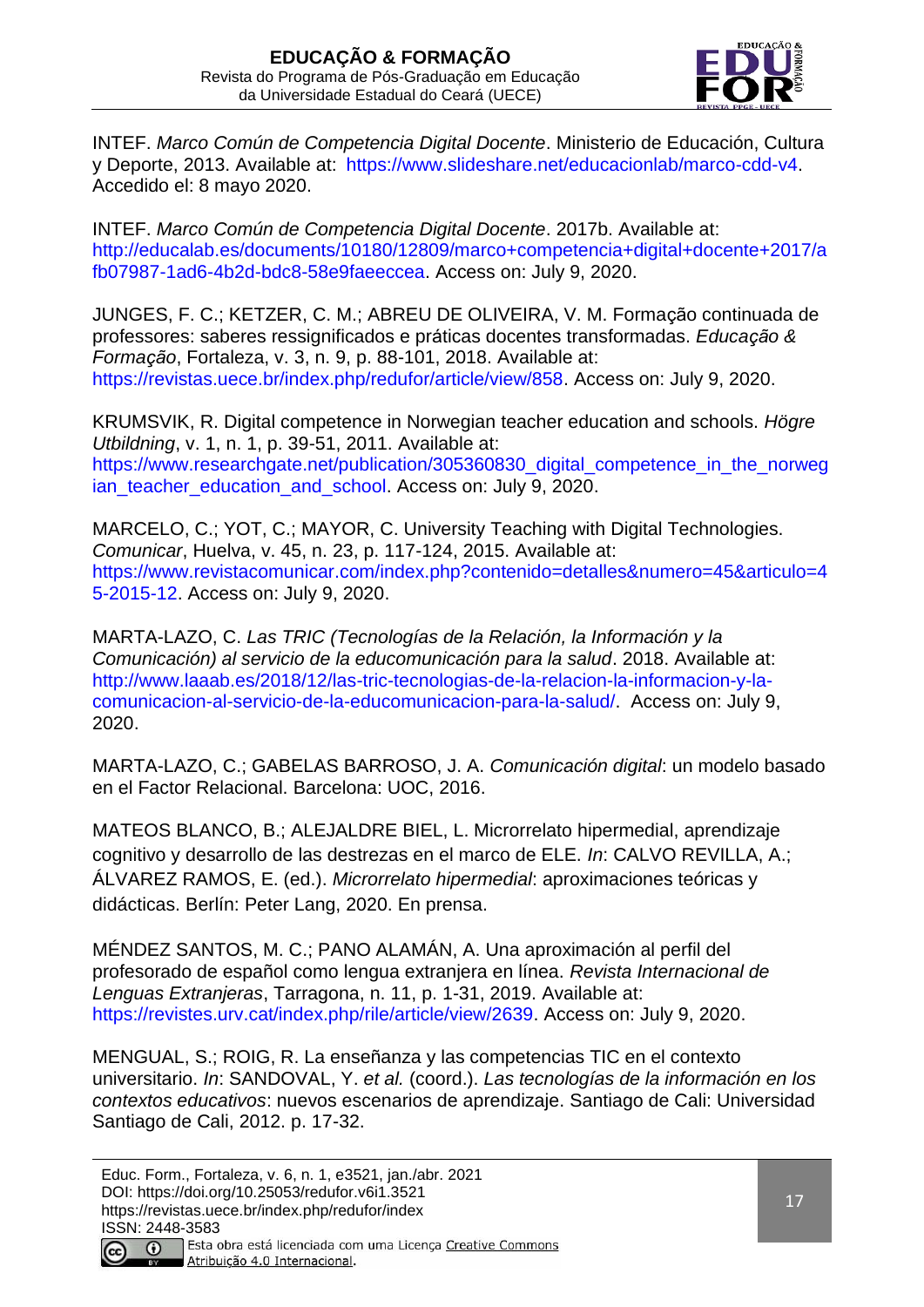

MENGUAL, S.; ROIG, R.; BLASCO, J. Delphi study for the design and validation of a questionnaire about digital competences in higher education. *International Journal of Educational Technology in Higher Education*, [*S.l.*], n. 13, p. 1-11, 2016. Available at: [https://doi.org/10.1186/s41239-016-0009-y.](https://doi.org/10.1186/s41239-016-0009-y) Access on: July 9, 2020.

MISHRA, P.; KOEHLER, M. J. Introducing Technological Pedagogical Content Knowledge. *Annual Meeting of the American Educational Research Association*, Nueva York, 2008.

MISHRA, P.; KOEHLER, M. J. Technological pedagogical content knowledge: a framework for teacher knowledge. *Teachers College Record*, Columbia, v. 108, n. 6, p. 1017-1054, 2006. Available at[:](http://punya.educ.msu.edu/publications/journal_articles/mishra-koehler-%20tcr2006.pdf)

[http://punya.educ.msu.edu/publications/journal\\_articles/mishra-koehler-tcr2006.pdf.](http://punya.educ.msu.edu/publications/journal_articles/mishra-koehler-tcr2006.pdf) Access on: July 9, 2020.

OLCOTT, D.; SCHMIDT, K. La redefinición de políticas y prácticas del profesorado en la era del conocimiento. *In*: HANNA, D. (Org.). *La enseñanza universitaria en la era digital*. Barcelona: Octaedro, 2002. p. 265-291.

OLIVEIRA, J. Pre-service teacher education enriched by technology-supported learning environments: a learning technology by design approach. *Journal of Literacy and Technology*, Boca Raton, v. 11, n. 1, p. 90-109, 2010.

OLIVEIRA, J.; CERVERA, M.; MARTÍ, M. Learning as representation and representation as learning: a theoretical framework for teacher knowledge in the digital age. *Proceedings of World Conference on Educational Multimedia, Hypermedia and Telecommunitcations*. Chesapeake: AACE, 2009. p. 2646-2653.

POZOS, K. *La competencia digital del profesorado universitario para la sociedad del conocimiento*: aproximación a un modelo y validación de un cuestionario de detección de necesidades de formación continua. 2010. Tesis (Doctorado en Calidad y Procesos de Innovación Educativa) – Programa de Posgrado en Calidad y Procesos de Innovación Educativa, Universidad Autónoma de Barcelona, Barcelona, 2010.

PRENDES, M. P. *Competencias TIC para la docencia en la universidad pública española*: indicadores y propuestas para la definición de buenas prácticas. Informe del proyecto financiado por la Secretaría de Estado de Universidades e Investigación del Ministerio de Educación dentro de la convocatoria Estudio y Análisis (EA2009-0133), 2010. Available at: [https://www.um.es/competenciastic/.](https://www.um.es/competenciastic/) Access on: July 9, 2020.

PRENDES, M. P.; CASTAÑEDA, L.; PORLÁN, I. G. Competencia para el uso de TIC de los futuros maestros. *Comunicar*, Huelva, n. 35, p. 175-182, 2010. Available at[:](https://doi.org/10.3916/C35-2010-03-11) [https://doi.org/10.3916/C35-2010-03-11.](https://doi.org/10.3916/C35-2010-03-11) Access on: July 9, 2020.

PRENDES, M. P.; PORLÁN, I. G. Competencias tecnológicas del profesorado en las universidades españolas. *Revista de Educación*, Madrid, n. 361, p. 196-222, 2013.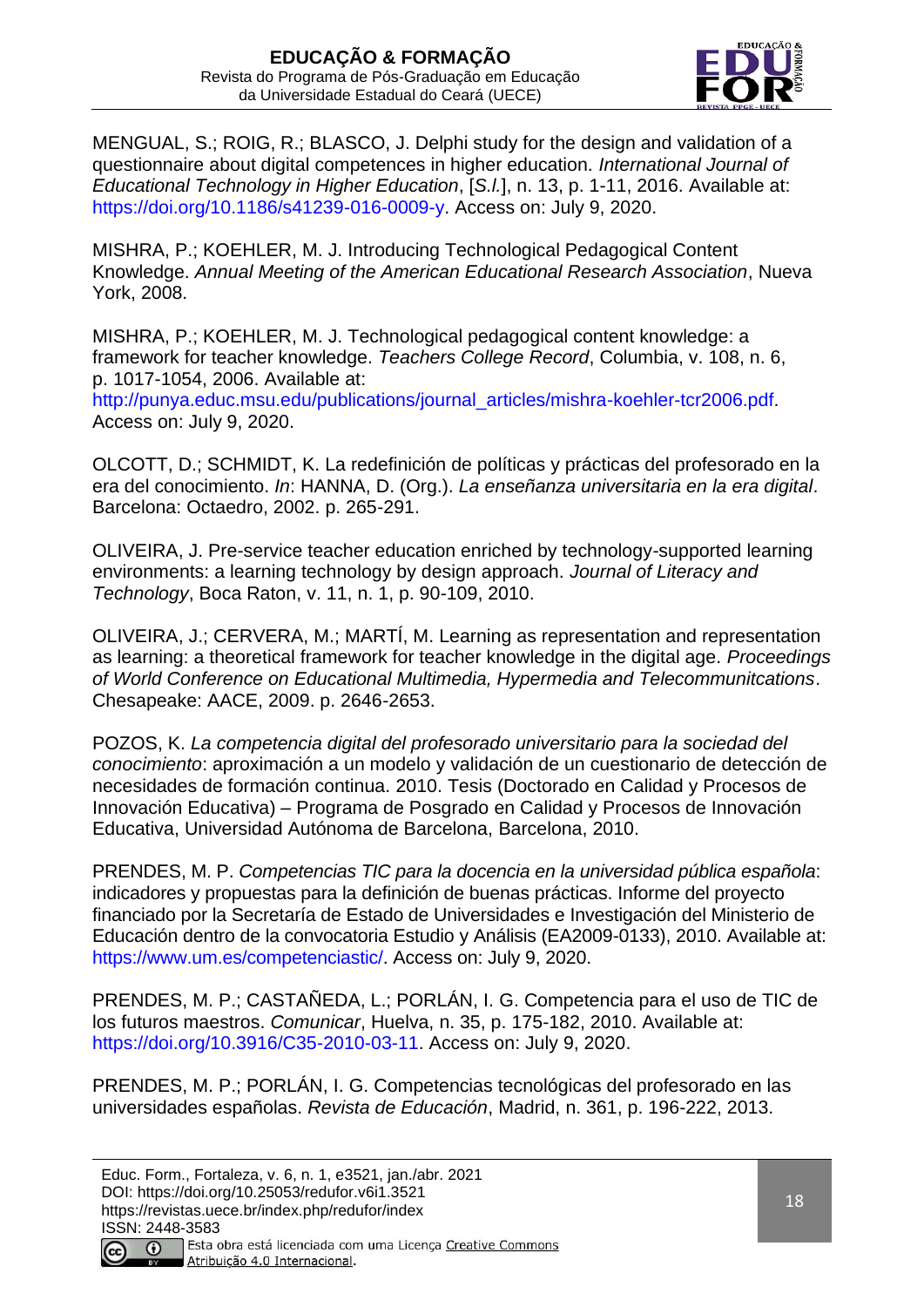

Available at[:](http://www.educacionyfp.gob.es/dam/jcr:fabfb679-b10c-4f91-b467-dc4d8f1e1869/re36108-pdf.pdf) [http://www.educacionyfp.gob.es/dam/jcr:fabfb679-b10c-4f91-b467](http://www.educacionyfp.gob.es/dam/jcr:fabfb679-b10c-4f91-b467-dc4d8f1e1869/re36108-pdf.pdf) [dc4d8f1e1869/re36108-pdf.pdf.](http://www.educacionyfp.gob.es/dam/jcr:fabfb679-b10c-4f91-b467-dc4d8f1e1869/re36108-pdf.pdf) Access on: July 9, 2020.

PRENDES, M. P.; PORLÁN, I. G.; SÁNCHEZ, F. M. Competencia digital: una necesidad del profesorado universitario en el siglo XXI. *RED*, Sant'Anna do Livramento, n. 56, p. 2- 22, 2018. Available at[:](http://dx.doi.org/10.6018/red/56/7) [http://dx.doi.org/10.6018/red/56/7.](http://dx.doi.org/10.6018/red/56/7) Access on: July 9, 2020.

RAMOS FONSECA, M. G. As tecnologias de informação e comunicação na formação inicial de professores do 1º ciclo do ensino básico – fatores constrangedores invocados pelos formadores para o uso das tecnologias. *Educação & Formação*, Fortaleza, v. 4, n. 11, p. 3-23, 2019. Available at:

[https://revistas.uece.br/index.php/redufor/article/view/254.](https://revistas.uece.br/index.php/redufor/article/view/254) Access on: July 9, 2020.

REIG HERNÁNDEZ, D. Disonancia cognitiva y apropiación de las TIC. *Revista Telos*, Madrid, n. 90, p. 2-2, 2012. Available at[:](https://www.dreig.eu/caparazon/tep-clave-del-cambio/) [https://www.dreig.eu/caparazon/tep-clave-del](https://www.dreig.eu/caparazon/tep-clave-del-cambio/)[cambio/.](https://www.dreig.eu/caparazon/tep-clave-del-cambio/) Access on: July 9, 2020.

ROIG, R.; PASCUAL, A. M. Las competencias digitales de los futuros docentes: un análisis con estudiantes de Magisterio de Educación Infantil de la Universidad de Alicante. *@tic*: Revista d'Innovació Educativa, Valencia, n. 9, p. 53-60, 2012.

ROMÁN-MENDOZA, E. *Aprender a aprender en la era digital*: tecnopedagogía crítica para la enseñanza del español LE/L2. Londres: Routledge, 2018.

TEJADA, J. Competencias docentes. *Profesorado*: Revista de Currículum y Formación del Profesorado, Granada v. 13, n. 2, p. 1-15, 2009.

TOURÓN, J. *et al.* Validación de constructo de un instrumento para medir la competencia digital docente de los profesores (CDD). *Revista Española de Pedagogía*, Madrid, v. 76, n. 269, p. 25-54, 2018.

UNESCO. *Estándares Unesco de competencia en TIC para docentes* [versión en español disponible en Eduteka]. 2008. Available at[:](http://eduteka.icesi.edu.co/articulos/EstandaresDocentesUnesco) [http://eduteka.icesi.edu.co/articulos/estandaresdocentesunesco.](http://eduteka.icesi.edu.co/articulos/estandaresdocentesunesco) Access on: July 9, 2020.

UNESCO. *Marco de competencias de los docentes en materia de TIC de la Unesco (versión 3)*, 2019. Available at[:](https://unesdoc.unesco.org/ark:/48223/pf0000371024) [https://unesdoc.unesco.org/ark:/48223/pf0000371024.](https://unesdoc.unesco.org/ark:/48223/pf0000371024) Access on: July 9, 2020.

UNESCO. *Unesco ICT Competency Framework for Teachers*. 2011. Available at: [http://unesdoc.unesco.org/images/0021/002134/213475e.pdf.](http://unesdoc.unesco.org/images/0021/002134/213475e.pdf) Access on: July 9, 2020.

VIEIRA, C. E.; NUNES DE FARIA, M. C. Formação de professores nos debates da I Conferência Nacional de Educação (ICNE - 1927), *Educação & Formação*, Fortaleza, v. 4, n. 10, p. 95-11, 2019. Available at:

[https://revistas.uece.br/index.php/redufor/article/view/391.](https://revistas.uece.br/index.php/redufor/article/view/391) Access on: June 20, 2020.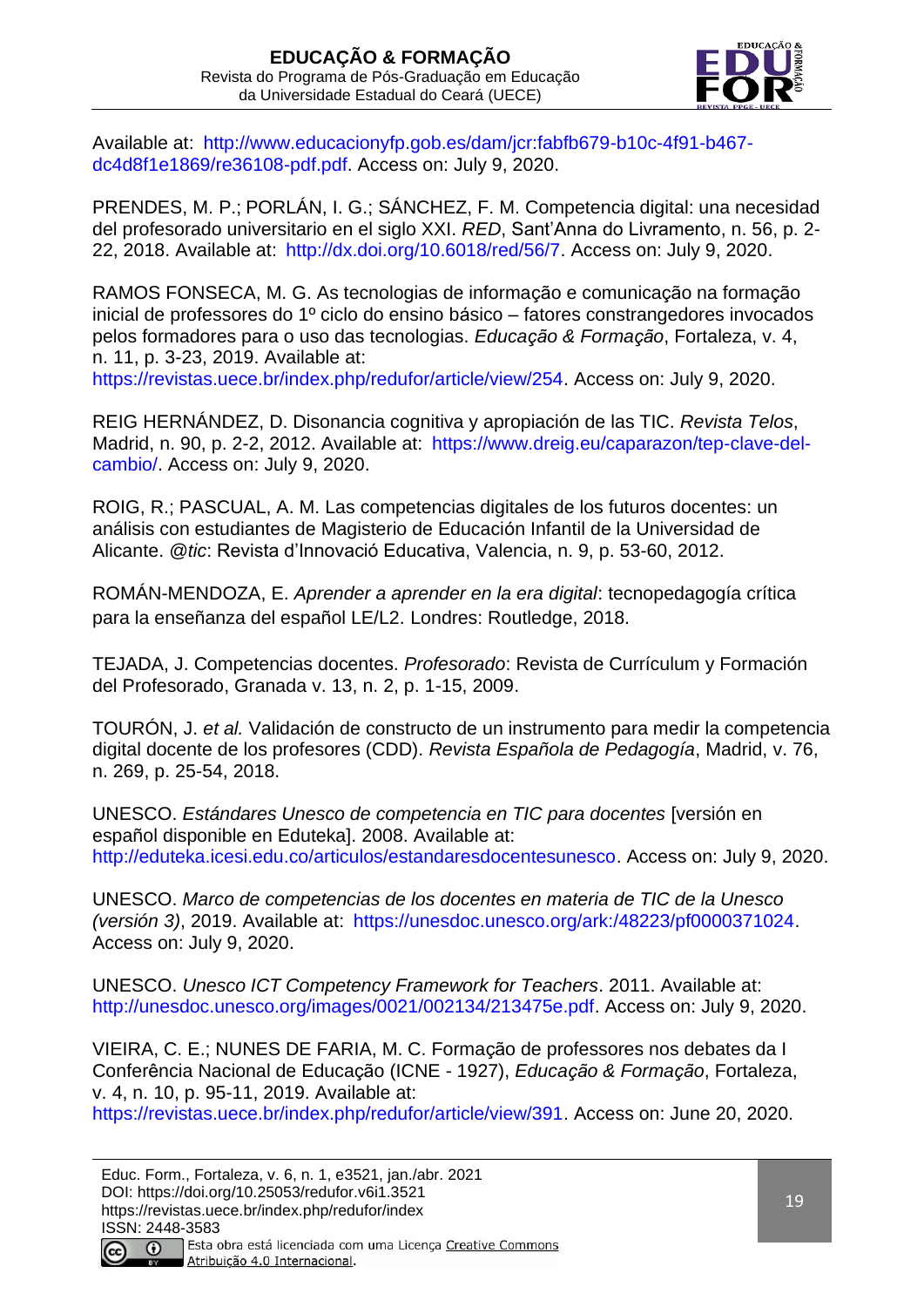

**Eva Álvarez Ramos**, University of Valladolid, Department of Language and Literature Teaching <sup>i</sup> <https://orcid.org/0000-0001-7812-6592>

Doctor in Hispanic Philology and teacher in the Department of Didactics of Language and Literature of the University of Valladolid University. He is part of the recognized Research Group Contemporary Spanish Literature - XX and XXI Centuries (GIRLEC) of the University of Valladolid and of the Recognized Research Group MOVE of the University of Salamanca. Likewise, he is a member of the Consolidated Research Unit with the ANEP Spanish Literature and Digital Humanities area. His lines of research focus on Children's Literature, Spanish as a Foreign Language, ICT and Language Teaching, Digital Humanities applied to education and permanence of the classical tradition in contemporary Spanish poetry.

Authorship contribution: Has taken more in-depth charge of research and fieldwork. E-mail: [evamaria.alvarez.ramos@uva.es](mailto:evamaria.alvarez.ramos@uva.es)

**Leyre Alejaldre Biel**, Columbia University

ii <https://orcid.org/0000-0001-6805-0846>

Doctor in Modern Languages, Translation and Teaching of Spanish as a Foreign Language (ELE), master's degree in Teaching ELE and a degree in English Philology. In 2000, he began his teaching career in the field of ELE teaching and learning and since then he has worked in various institutions in the United Kingdom, United States, Barbados, Gambia, Thailand and Spain at school and university level. He currently develops his teaching and research work at Columbia University, where he teaches ELE classes and investigates the impact of the implementation of digital tools in teaching practice and ELE learning, the influence of the context for the inclusion of these tools in the curriculum and the need to include digital literacy in the curricula.

Authorship contribution: It has dealt with the theoretical foundation.

E-mail: [la2771@columbia.edu](mailto:la2771@columbia.edu)

**Belén Mateos Blanco**, University of Valladolid, Department of Language Didactics and Literature Valladolid

#### iii <https://orcid.org/0000-0002-1283-1552>

Degree in Journalism, master's degree in Teaching ELE and Higher Philological Studies and a doctorate with international mention in Spanish: linguistics, literature and communication from the University of Valladolid (UVa) after completing her research stay at the National Autonomous University of Mexico. The title of his thesis Intertextuality and self-referentiality in the micro-stories of the Leonese group: didactic applications for the teaching of Spanish as a foreign language is a sample of the confluence of his lines of research in the areas of history of literature, theory of literature and comparative and didactic literature. The eclecticism that defines his academic training has allowed him to develop his professional career in such disparate places as Televisión Castilla y León, the Provincial Archive of the Valladolid County Council or the Miguel Delibes Foundation. She currently works as an associate professor in the Department of Didactics of Language and Literature of the María Zambrano Campus of the UVa. Authorship contribution: He has dealt with the research and theoretical foundation. E-mail: [mariabelen.mateos@uva.es](mailto:mariabelen.mateos@uva.es)

> **Responsible publisher:** Lia Machado Fiuza Fialho *Ad hoc* **experts:** Víctor Amar and Álvaro Pérez García